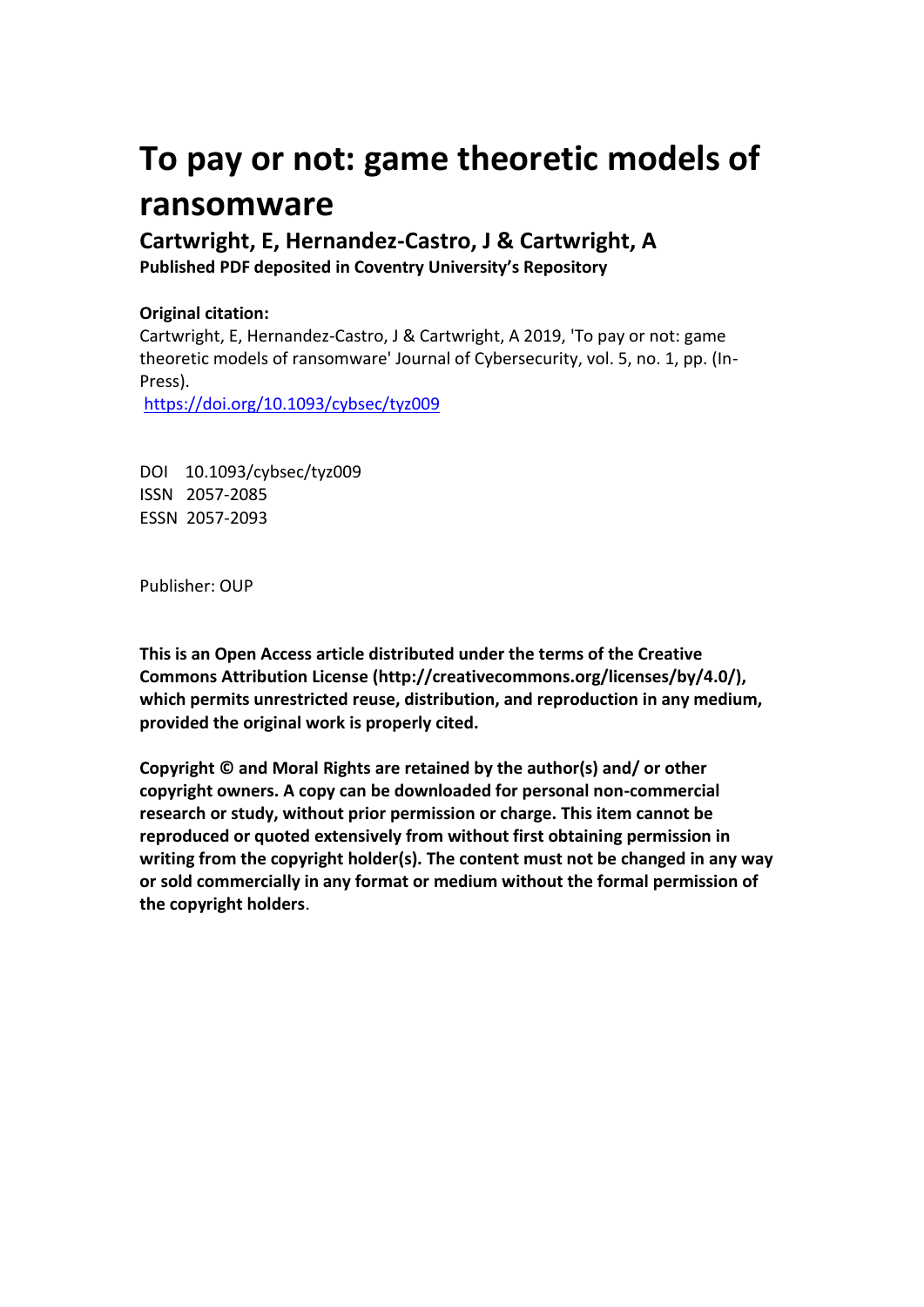<span id="page-1-0"></span>

## Research paper

## To pay or not: game theoretic models of ransomware

## Edward Cartwright  $\odot$  <sup>1,\*</sup>, Julio Hernandez Castro<sup>2</sup> and Anna Cartwright<sup>3</sup>

<sup>1</sup>Department of Strategic Management and Marketing, De Montfort University, Leicester, UK; <sup>2</sup>School of Computing, University of Kent, Canterbury, Kent, UK; <sup>3</sup>School of Economics, Finance and Accounting, Coventry University, Coventry, UK

\*Correspondence address. Department of Strategic Management and Marketing, De Montfort University, Leicester, LE1 9BH, UK. Tel.  $+44(0)$ 116 366 4385. E-mail: edward.cartwright@dmu.ac.uk

Received 29 September 2018; revised 20 February 2019; accepted 14 July 2019

#### Abstract

Ransomware is a type of malware that encrypts files and demands a ransom from victims. It can be viewed as a form of kidnapping in which the criminal takes control of the victim's files with the objective of financial gain. In this article, we review and develop the game theoretic literature on kidnapping in order to gain insight on ransomware. The prior literature on kidnapping has largely focused on political or terrorist hostage taking. We demonstrate, however, that key models within the literature can be adapted to give critical new insight on ransomware. We primarily focus on two models. The first gives insight on the optimal ransom that criminals should charge. The second gives insight on the role of deterrence through preventative measures. A key insight from both models will be the importance of spillover effects across victims. We will argue that such spillovers point to the need for some level of outside intervention, by governments or otherwise, to tackle ransomware.

Key words: ransomware; game theory; kidnapping; hostage; deterrence

#### Introduction

Ransomware denotes the branch of malware that, after infecting a computer, asks for a ransom. Typically, the files on the computer are encrypted and the criminals demand a ransom for the private key to decrypt the files [[1](#page-11-0), [2](#page-11-0)]. Victims are given a set time, typically 72 h, to pay the ransom, which can vary from \$100 to \$1000 for individuals, and a lot higher for firms and organizations [[3](#page-11-0)]. While the know-how to develop ransomware has existed in academia for some time, e.g. Young and Yung [\[4](#page-11-0)], it is only recently that cryptographically sound ransomware has found its way into the wild. While there exist many variants of ransomware that allow for reverse-engineering [\[5\]](#page-11-0), there are now many variants in which a victim, who wants to recover their files, has no choice but to pay the ransom.

The point of departure for this article is the recognition that ransomware is a form of kidnapping in which a criminal takes control of a victim's computer files in the hope of financial gain. The kidnapping aspect of ransomware is already acknowledged at a practical level with companies using insurance policies designed to cover against kidnapping of staff to mitigate losses from ransomware  $[6]$  $[6]$ .<sup>1</sup> In this article, we use insights from the game theoretical literature to better understand the incentives behind ransomware. Game theory provides a natural tool with which to study kidnapping, particularly when the motives of the criminal are financial, and several models of kidnapping have been developed within the literature (e.g. [[7–9\]](#page-11-0)). In this article, we adapt and apply to the ransomware context two key models of kidnapping: one developed by Selten [\[10\]](#page-11-0) and the other by Lapan and Sandler [\[11](#page-11-0)].

 $\heartsuit$ The Author(s) 2019. Published by Oxford University Press. 1

<sup>1</sup> Internal procedures can also require law enforcement agencies to call on trained hostage-taking officers to execute ransom payments (to track the criminal money flow).

This is an Open Access article distributed under the terms of the Creative Commons Attribution License (http://creativecommons.org/licenses/by/4.0/), which permits unrestricted reuse, distribution, and reproduction in any medium, provided the original work is properly cited.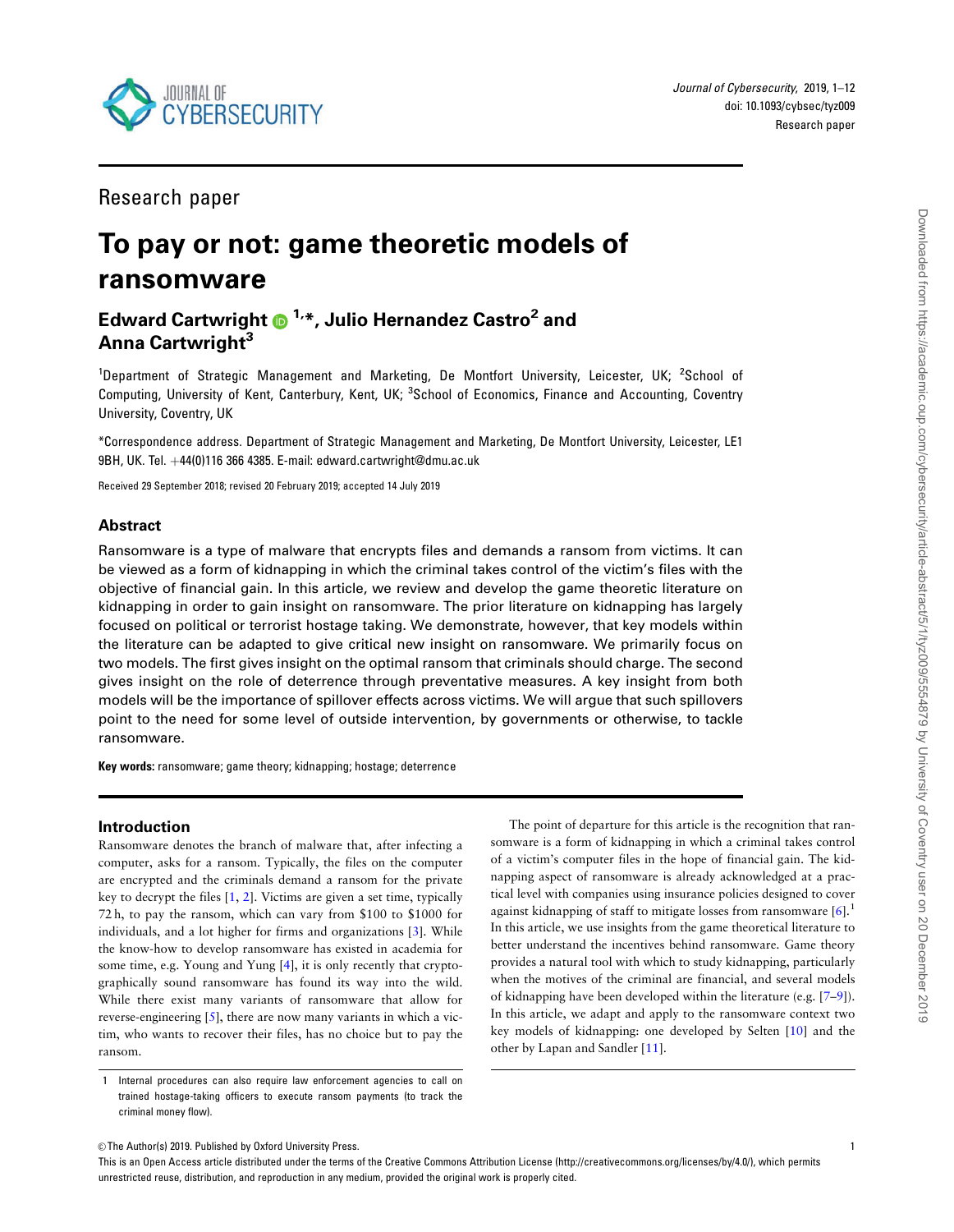<span id="page-2-0"></span>Before we continue, it seems pertinent to clarify that only two studies, of which we are aware, have explicitly applied game theoretic models of kidnapping to ransomware [[12,](#page-11-0) [13](#page-11-0)]. This is, therefore, an area ripe for further study. Most of the game theoretic literature on kidnapping has focused on terrorist hostage taking in conflict zones [[11](#page-11-0), [14,](#page-11-0) [15\]](#page-11-0). War may seem a world removed from ransomware but the beauty of the game theoretic approach is that, by focusing on the salient strategic incentives, it is applicable across different domains.<sup>2</sup> Even so, there are specific aspects of ransomware that point to the issues that could be analysed in more detail than we find in the current literature. We shall highlight these issues as we proceed. Let us also remark that ransomware provides a very natural application of game theoretic reasoning in that it primarily involves money and computer files; this raises less moral (and modelling) issues than the kidnap (and potential murder) of a hostage [[17,](#page-11-0) [18\]](#page-11-0).

As already previewed, we shall develop and extend two key models of kidnapping. The first model, due to Selten [[10](#page-11-0)], primarily focuses on the optimal ransom that criminals should charge. The second model, due to Lapan and Sandler [[11\]](#page-11-0), primarily focuses on whether potential victims should take action to deter hostage taking. While neither model was designed to study ransomware, we argue that there are clear lessons that can be drawn from both these models. For instance, they feed into the general debate on the willingness of ransomware victims to pay to recover files and the willingness of people to avoid attack through antivirus protection, regular backups or similar. Some clear and actionable policy recommendations follow from our analysis. Let us highlight that we focus on these two models, and analyse them separately, because they study complementary aspects of the ransomware problem. In the concluding discussion we discuss how the models could be joined together to create an amalgamated model covering deterrence and bargaining. Our results are robust to this generalized model.

A potential criticism of a game theoretic approach is that it assumes rational decision-making by both the criminal and victim. In addressing this point, one thing to observe is that rationality does not preclude a role for emotions, such as anger or panic, and so rational does not have to mean 'cold and calculated'. This is illustrated by an assumption of irrational aggression that is crucial to the model of Selten [\[10](#page-11-0)]. A more fundamental thing to recognize is the forces that direct towards rationality. In particular, we believe it is naïve to assume that the strategy of ransomware criminals is not going to evolve towards an optimum. The closer to the optimum they get, the more money the criminals will make and so, by accident or not, they are likely to stumble towards the optimum. This does not mean the criminals are currently optimizing [[19\]](#page-11-0). But it does mean that a game theoretic approach gives us insight on where things might go, and that, in turn, gives chance for law enforcement and others to be one-step ahead.

Our article adds to a small but growing literature on the economic aspects of ransomware. In earlier work [[19\]](#page-11-0), we look at the economic theory behind optimal ransom pricing. Insights from this work are applied below (see section 'A simple game model of kidnapping' discussing kidnapping game). Laszka et al. [\[12](#page-11-0)] model

the ransomware eco-system as a multi-stage, multi-defender game. The particular focus of their analysis is on the interaction between the decision to back up and pay a ransom. Their model has a close overlap with our second model (see section 'A simple game model of deterrence' discussing deterrence game) and so we discuss their results in detail at that point. Caporusso et al. [\[13](#page-11-0)] show that game theory can be used to model bargaining between criminal and victim. Huang et al. [\[20\]](#page-11-0) explore how ransomware can fit within a cybercrime business model, while August et al. [\[21](#page-11-0)] explore the potential implications of ransomware for software vendors. There are also a number of papers that have looked to quantify and document the financial gains from ransomware and the behaviour of victims and criminals. This literature is crucial for our purposes as it allows us to calibrate model parameters with real-world observation. We will discuss this literature more in the next section.

Set against a background of increasing interest in the economics and game theory of ransomware, our article makes two basic contributions. First, it provides an accessible summary of existing results in the game theoretic literature on kidnapping; this, hopefully, avoids researchers 'reinventing the wheel'. Secondly, we extend the analysis of the Selten [\[10](#page-11-0)] and Lapan and Sandler [\[11\]](#page-11-0) models in nontrivial ways to take account of specific aspects in ransomware. We proceed as follows. First, we provide a brief overview of ransomware with the objective of feeding the subsequent analysis (rather than providing a comprehensive review). Then we apply in turn the key models of Selten [[10\]](#page-11-0) and Lapan and Sandler [[11](#page-11-0)] to ransomware. Subsequently we review the remaining game theoretic literature on kidnapping and discuss the complementary findings of different models before a concluding discussion. While none of the literature has explicitly studied ransomware, we in this article frame the analysis throughout in terms of a ransomware attack.

#### Background on ransomware

In this section, we provide a brief overview of ransomware. This overview is not intended to be comprehensive but merely to highlight salient points for the analysis to follow. We can begin by noting that CryptoLocker was one of the first, if not the first, to implement a scheme close to the Young and Yung [\[4\]](#page-11-0) protocol in a technically sound way from its conception [[22\]](#page-11-0). Its 'good' implementation unfortunately forced victims wanting to recover their files to pay the ransom. That was the only available alternative. Throughout this article we will focus on cryptographically sound ransomware, such as CryptoLocker, where the files are recoverable if and only if the criminals return the relevant keys.<sup>3</sup>

The precise proportion of victims who paid ransoms to CryptoLocker is unknown with estimates ranging from 2% to 40% [[23\]](#page-11-0). It is, however, clear that enough people paid ransom to generate a large amount of money. Conservative estimates on the amount of ransom received by the criminals range from \$300 000 to over \$1,000,000 (with fluctuations in bitcoin making valuation volatile) [[24,](#page-11-0) [25\]](#page-11-0). We also know that a single address connected with Cyrptolocker received a total of 346 102 BTC at the time of its last transaction in February 2014. This was a significant proportion of

<sup>2</sup> This also means that in a game theoretic sense kidnapping can be used more widely than in common usage. For example, Schelling [\[16\]](#page-11-0) equates nuclear power with the ability to take hostages. Basically, if, say the USA has the ability to destroy Russia, then it is as if the USA takes Russian citizens as hostages.

<sup>3</sup> This is not to say that it is the only type of ransomware. There is 'fake' ransomware that simply destroys the files, and non-sound ransomware that allows recovery without paying a ransom.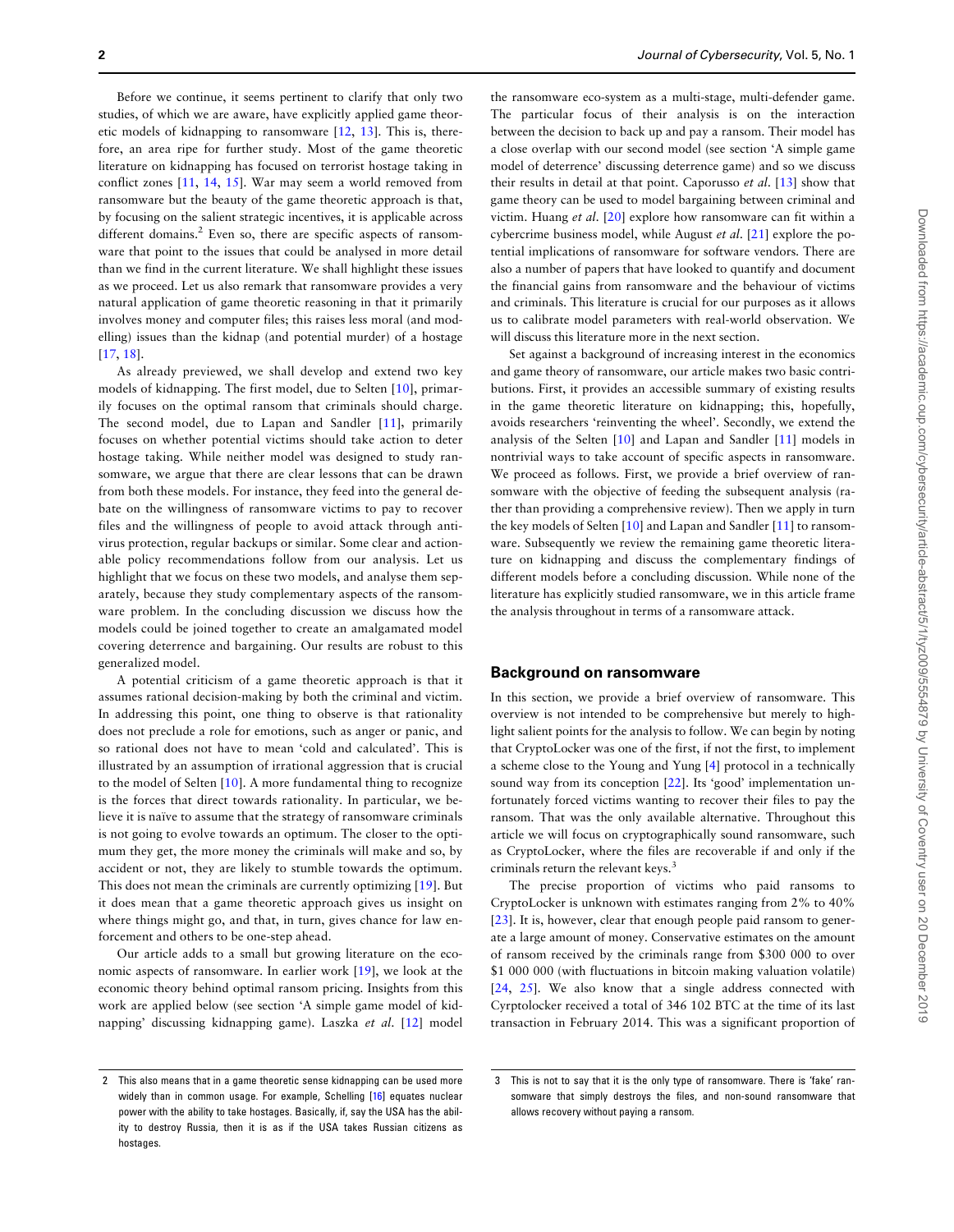<span id="page-3-0"></span>the total number of bitcoins in circulation (approx. 12 million) and would have had a valuation in excess of \$200 million.

Operation Tovar in 2014, led by the US Department of Justice and the FBI, led to the Gameover/Zeus botnet being closed down. This was one of the main distribution paths for CryptoLocker and so effectively meant the end for this particular form of ransomware.<sup>4</sup> This, though, was definitely not the end of the story. CryptoLocker demonstrated the huge potential to extract large amounts of money through a cryptovirus and other large-scale attacks have followed, and new families such as CryptoWall, TorLocker, Fusob, Cerber, TeslaCrypt, etc. have emerged [[2,](#page-11-0) [3](#page-11-0), [26\]](#page-11-0). Conservative estimates of the total amount paid in ransoms since 2013 are around \$13– \$26 million [\[27](#page-11-0), [28](#page-11-0)]. The economic and social costs of ransomware clearly extend well beyond the payment of ransoms.

Modern ransomware strands are fast evolving, not only in terms of technical capabilities but also in economic sophistication. For instance, ransomware-as-a-service allows just about anyone to commit the crime irrespective of technical know-how [[20\]](#page-11-0). Also, modern strands come with a 'customer service' department to advise 'clients' and facilitate payment. We have also seen large-scale targeted attacks on large organizations, including universities and health trusts. Indeed, the trend appears to be towards more targeted attacks on large organizations [[29\]](#page-11-0). Unfortunately, there is less evidence of individuals and organizations taking the necessary measures (particularly, regular backups) to mitigate and possibly deter the damage from attack. This means that ransomware is likely to remain a serious threat for many years to come.

Ransomware is rare (maybe unique) in being a cybercrime that positively benefits from publicity and greater knowledge. The more individuals and organizations recognize that ransomware is a genuine extortion scenario in which access to files can only be regained through paying the ransom, the more willing they might be to engage with the criminals. Indeed, the FBI was somewhat inadvertently dragged into such complexities when in 2015 an agent was quoted as saying that 'the ransomware is that good . . . To be honest, we often advise people to just pay the ransom' [\[30](#page-11-0)]. This leads onto two key issues that will be important in our models, namely, whether the criminals do return files and the proportion of victims that pay.

Data is understandably sketchy given the nature of ransomware. Anecdotal evidence shows, however, that criminals do often honour ransom payments and return the key to decrypt the files. The widely publicized case of the University of Calgary paying \$20 000 to get back their files is one example of a ransom payment that 'worked'. More generally, some ransomware strands such as CryptoWall developed a good reputation for returning the files [\[31\]](#page-11-0). This means victims have a reasonable chance of recovering their files, leaving them with a basic dilemma of whether to pay or not. The evidence suggests that many victims do indeed pay, particularly businesses [[32\]](#page-11-0). This suggests that ransomware can provide a sustainable business model for criminals.<sup>5</sup>

- 4 During Operation Tovar, a database was located, containing approximately 500 000 individuals, and this allowed the set up of a website to facilitate victims recovering their files (https://www.decryptcryptolocker.com). It is important to note that this was only possible due to the recovery of the criminals' database, and not to any security weakness in the implementation of the cryptovirus itself.
- 5 A typical ransomware strand may only be able to survive for, say, six months before the law enforcement agencies start to close in. But the criminals can evolve and continually develop new strains.
- 6 Some aspects of the model are arguably better suited to ransomware than the original scenario of an individual being taken hostage. In particular, we shall

#### A simple game model of kidnapping

In this section, we apply and adapt the model of kidnapping due to Selten [\[10](#page-11-0)]. We shall refer to the game studied as the 'kidnapping game'. The kidnapping game was originally developed to model a situation in which an individual is taken hostage so as to extract a ransom from family members. Here, however, we will frame the discussion in terms of ransomware.6 We will see that the kidnapping game is particularly informative in terms of the optimal ransom demand. It also highlights the need for criminals to have a credible way of threatening victims. The game involves two players, a criminal and victim. It has six stages, which can be explained as follows.

Stage 1: The criminal chooses whether or not to infect the victim's computer. If the files are not infected then the game ends and both players get payoff 0.7

Stage 2: If the criminal infects the victim's computer then the criminal chooses a ransom demand  $D > 0$ . This demand is communicated to the victim.

Stage 3: Having seen the demand D, the victim chooses a counter-offer  $C \in [0, D]$ .<sup>8</sup> Note that it is far from clear whether it is in the criminal's interests to let the victim make a counter-offer. It is simply assumed for now that this possibility exists. We return to this issue later. We can note, though, that almost all (genuine) ransomware strains allow for some form of communication with the criminals in order to make a counter-offer [\[26,](#page-11-0) [33](#page-11-0)] and so bargaining is a key aspect of the game [[13\]](#page-11-0). Whether or not the criminals are willing to lower the price varies by type of ransomware.

Stage 4: With probability  $\alpha = a(1 - C/D)$ , where  $a \in (0, 1)$  is a constant, the victim's files are destroyed without any exchange of ransom. Note that if  $C = D$ , then the files are not destroyed. If  $C <$ D then the files may be destroyed and the probability of destruction increases in the gap between demand and counter-offer. In a game theoretic sense, this destruction is modelled as an act of nature (out of the criminal's control) and so we shall call it random destruction. Selten [\[10](#page-11-0)] equates this with 'irrational aggression' on the part of the criminal. More generally, it can be equated with a risk of aggressive behaviour because the counter-offer is below that demanded. As a reviewer of an earlier version of the article pointed out that such random destruction could be programmed into the malware itself by the criminal (although we have no example of that ever being done). Let us, however, highlight that the crucial thing here is the victim's perception of the probability the files will be destroyed; the value of a captures this perception. Destruction of the files results in a payoff of  $-Y \le 0$  for the criminal and  $-W < 0$  for the victim.<sup>9</sup> In interpretation Y can be thought of as including the costs of attacking the victim (given that no attack has payoff 0).

Stage 5: If the files were not destroyed in Stage 4 then the criminal chooses between releasing the files and receiving  $C - G$ , for some  $G \geq 0$ , or destroying the files and receiving  $-Y$ . The value of G captures the cost of having to properly engage with the victim in order to decrypt files. It may, for instance, involve customer support [[29\]](#page-11-0). In interpretation we can think of the criminal as having a

9 These payoffs are based on the criminal not being caught (see Stage 6).

see that a key part of the model is a threat of aggression. In the context of ransomware, aggression merely means the files will be destroyed, while in the original context it meant the victim would be murdered. It would seem less controversial to quantify the loss of computer files than the loss of life.

<sup>7</sup> Normalizing the payoffs from no attack to zero can be done without loss of generality.

<sup>8</sup> We assume that the victim makes a counter-offer of some form, rather than simply ignoring the ransom demand. In the model, offering zero is at least as good as ignoring the ransom demand.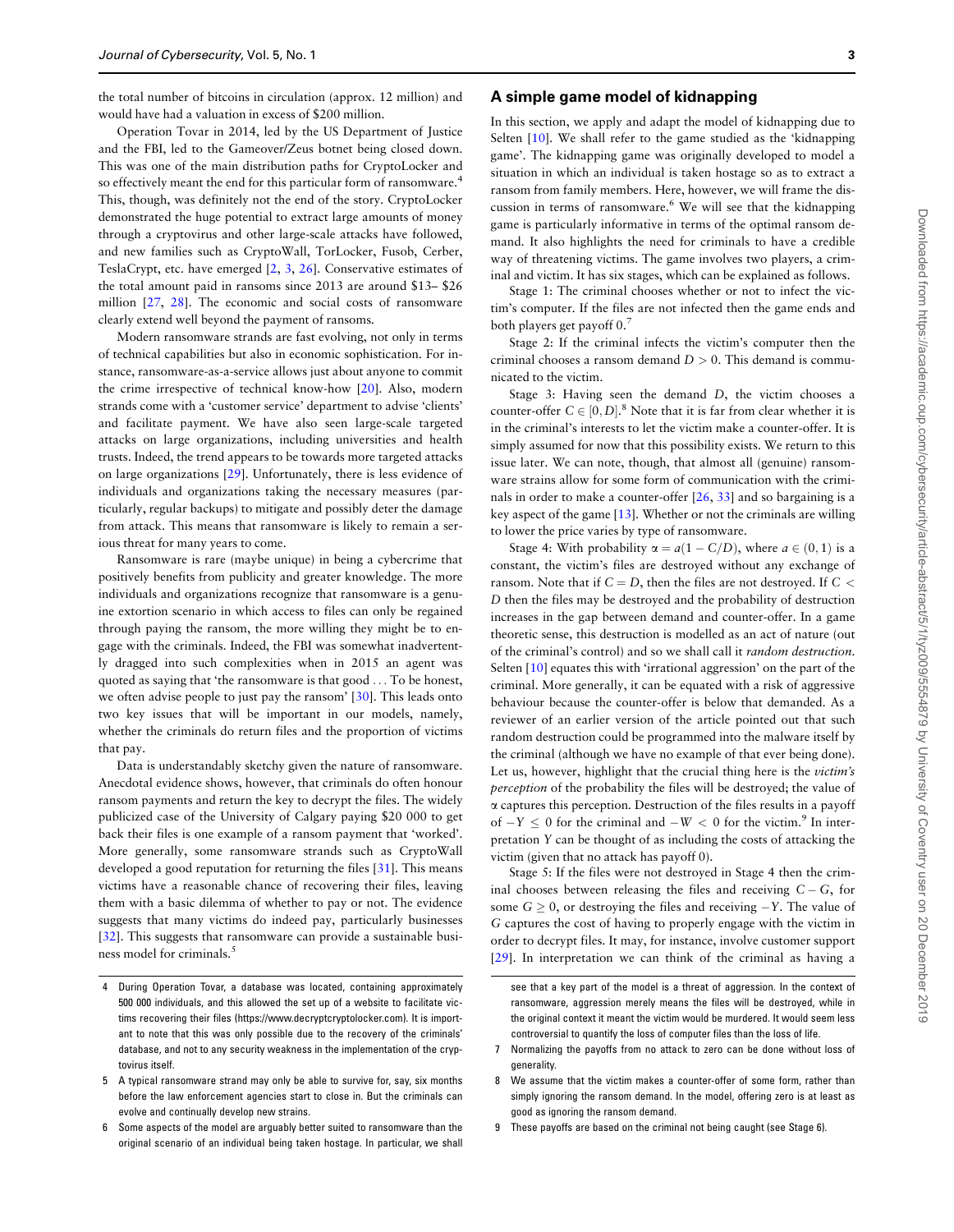<span id="page-4-0"></span>Table 1.The payoffs to different outcomes in the kidnapping game

| Outcome                                      | Payoffs  |          |
|----------------------------------------------|----------|----------|
|                                              | Criminal | Victim   |
| Criminal does not infect computer            | $\theta$ | $\theta$ |
| Release of files for ransom C and not caught | $C-G$    | $-C$     |
| Files destroyed and not caught               | $-Y$     | $-W$     |
| Criminal caught after release of files       | $-X$     | $\Omega$ |
| Criminal caught after destroying files       | $-Z$     | – W      |

minimum acceptable offer M. If  $C \geq M$ , then the files are released or otherwise they are destroyed. Note that the model does not include the possibility of the criminal taking the ransom and not releasing the files. This is clearly an important possibility in terms of ransomware and so we return to the issue below.

Stage 6: With probability  $q$  the criminal is caught by the police. Note that this probability is assumed to be independent of the actions of the criminal (see Iqbal et al. [\[34\]](#page-11-0) for an alternative approach). We assume that if the criminal is caught, the victim is recompensed any ransom but does not recover her files if they were destroyed. Our results are not, however, sensitive to this assumption and alternative assumptions, such as recovering the files but not the ransom (as happened with CyptoLocker) are easily modelled. The payoff of the criminal is  $-X <$  $0$  or  $-Z < 0$  depending on whether the criminal is caught after releasing or destroying the files. It is assumed that  $-Z < -X < -Y$ , implying a harsher punishment in case the files are destroyed.

A (pure) strategy for the criminal comprises three components: a choice to kidnap, a ransom demand, D and a minimum acceptable offer, M. A pure strategy for the victim consists of a function mapping from a ransom demand to a counter-offer. Table 1 summarizes the possible outcomes of the game and payoffs in each case. We see that the value of W proves particularly important. So let us note that this can be interpreted as the victim's willingness to pay to recover her files. Put another way, it is the victim's direct loss from losing access to her files. For instance, if the victim has recently performed a backup then  $W \approx 0$ , but if the files are valuable and no backup exists, then W will be large.

#### Main theoretical result

A Nash equilibrium for the game can be defined as a pair of strategies such that neither victim nor criminal has any incentive to change their strategy given the strategy of the other. The kidnapping game has many Nash equilibria and so we focus, as is the standard, on the subset of equilibria that is sub-game perfect. Our first result details the sub-game perfect Nash equilibrium of the game. Note that the theorem and its proof are different from that of Selten [[10](#page-11-0)] but draw heavily on his approach.

Theorem 1. Generically, there exists a unique sub-game perfect Nash equilibrium of the kidnapping game: (a) If

$$
W < (qX + (1-q)G)\left(\frac{1+a}{a}\right) \tag{1}
$$

then the criminal will not infect the victim's computer.(b) Otherwise, the victim's computer is infected, the criminal makes demand

$$
D^* = \left(\frac{a}{1+a}\right)\left(\frac{W}{1-q}\right),\tag{2}
$$

the victim makes counter-offer  $C = D^*$ , and the files are released to the victim.

Proof: We proceed by backward induction. Consider Stage 5. If the files are released, the criminal has expected payoff,

$$
V_R = (1 - q)(C - G) - qX.
$$

If the files are not released, the criminal has expected payoff

$$
V_E = -(1 - q)Y - qZ.
$$
 (3)

Given that  $C > 0 \ge -Y$  and  $-X > -Z$ , it is trivial that  $V_R > V_E$ provided  $G < C$ . Hence, the files are released. In interpretation, the criminal has nothing to gain from not taking the ransom and releasing the files.

Consider Stage 3: Given the optimal strategy of the criminal in Stage 5, the expected payoff of the victim is

$$
U = -(1 - \alpha)(1 - q)C - \alpha W
$$
  
=  $-(1 - a(1 - \frac{C}{D}))(1 - q)C - a(1 - \frac{C}{D})W.$ 

Solving for the optimal value of C gives

$$
C^*(D) = \begin{cases} D & \text{if } D \leq D_0 \\ \frac{2(1-q)}{2} - \frac{1-a}{2a} & \text{if } D_0 < D \leq D_1 \\ 0 & \text{if } D \geq D_1 \end{cases}
$$

where

$$
D_0 = \left(\frac{a}{1+a}\right)\left(\frac{W}{1-q}\right) \text{ and } D_1 = \left(\frac{a}{1-a}\right)\left(\frac{W}{1-q}\right).
$$

In interpretation, if the ransom demand is low enough, where low enough is measured by  $D_0$ , then the victim pays the ransom. If the ransom is too high, where high is measured by  $D_1$ , then the victim does not offer to pay any ransom. For intermediate demands, the victim makes a counter-offer less than that demanded.

Consider Stage 2: From our analysis above, we know that the criminal will not choose to destroy the files. Let  $\alpha^*(D) =$  $a(1 - C<sup>*</sup>(D)/D)$ , and let  $V<sub>R</sub><sup>*</sup>(D) = (1 - q)(C<sup>*</sup>(D) - G) - qX$ . Then the expected payoff of the criminal from choosing demand D is  $V(D) = (1 - \alpha^*(D))V_R^*(D) + \alpha^*(D)V_E$ , where  $V_E$  is given by equation (3). There are three cases to consider. (i) Suppose that  $D < D_0$ . Then  $C^*(D) = D$  and  $\alpha^*(D) = 0$ . So,  $V(D) = (1 - q)$  $(D - G) - qX$ , which is clearly increasing in D. (ii) Suppose that  $D_0 < D \leq D_1$ . An increase in D increases  $\alpha^*(D)$ . It also decreases  $C^*(D)$  and, therefore,  $V_R^*(D)$ . Given that  $V_R^*(D) > V_E$  for all  $D < D_1$ , this means that  $V(D)$  is a decreasing function of D. (iii) If  $D > D_1$  then  $V(D)$  is a constant function of D. Overall, therefore,  $V(D)$  is maximized at  $D_0$  giving equation (2).

Finally, consider Stage 1: Substituting in the optimal choice of  $D = D_0$  gives an expected payoff for the criminal of

$$
V(D_0) = (1-q)\Big(C^*(D_0) - G\Big) - qX
$$
  
=  $\left(\frac{a}{1+a}\right)W - (1-q)G - qX.$ 

Setting  $V(D_0) \geq 0$ , gives inequality (1). QED

There are several salient points to take from Theorem 1. First of all, as one would expect, the criminal is more likely to infect the victim's computer if the probability of being caught is low. For instance, if  $q = 0$  and so there is no chance of being caught, then the criminal will infect the computer. Experience suggests that the probability of facing punishment for a ransomware attack is very low across legal jurisdictions and this clearly invites attack.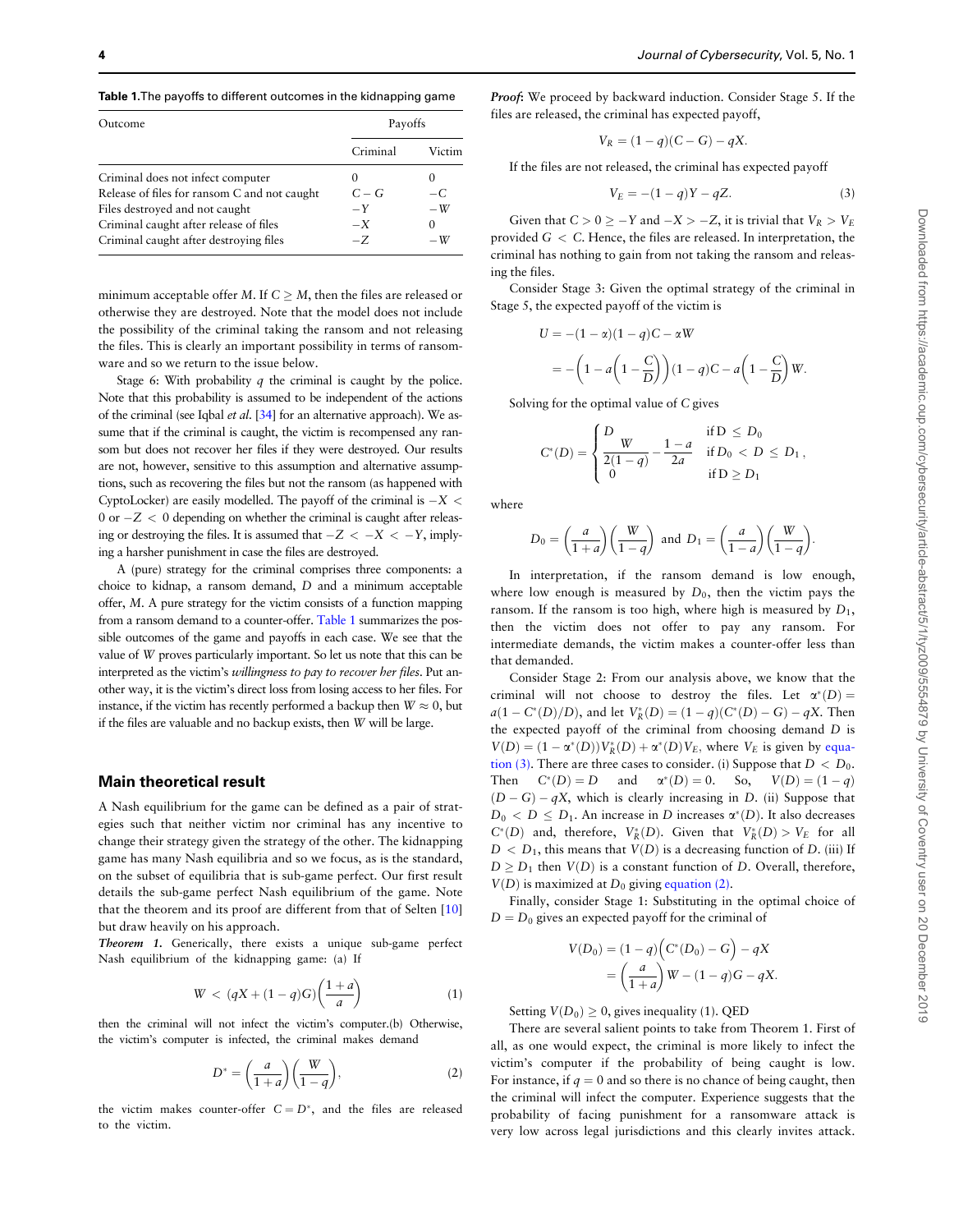<span id="page-5-0"></span>Secondly, again as one would expect, the optimal ransom demand is increasing in the amount the victim is willing to pay to regain her files. This will have a knock on effect on the incentive of the criminal to infect the computer in the first place. For instance, if  $W = 0$ because, say, the victim has backed up her files, then the criminal has no incentive to infect the computer. If W is large then the incentive is higher.

A more surprising finding is the role of irrational aggression or random destruction. If there is no chance of random destruction, meaning  $a = 0$ , then the optimal ransom demand is 0, and so it is not in the criminal's interest to infect the computer. The intuition behind this result is that, without the threat of irrational aggression, the criminal will accept any positive offer from the victim (because something is better than nothing) and so a high ransom demand is simply non-credible. The threat of aggression is, therefore, key to the criminal's bargaining power. The more likely is 'random destruction' (or the victim's perception of it) then the higher is the optimal ransom demand (see also [\[9\]](#page-11-0)).

It may seem counter-intuitive that the criminal benefits from the likelihood he will do something 'irrational' but this is a common finding in game theoretic models of bargaining [\[35\]](#page-11-0). Essentially, it is in the criminal's interest to 'tie his hands' so that he cannot accept a low counter-offer and irrational aggression achieves this end. A specific example would be a criminal who simply does not allow any counter-offers. This would equate to a high  $a$  and would mean (if the probability of being caught is low) that the criminal will obtain a ransom near to the victim's willingness to pay to recover her files.

There are various simple extensions that one can make to the kidnapping game to accommodate alternative specifications. For instance, it may be that the victim is credit constrained and so cannot afford to pay a high ransom, even if she would want to [\[10](#page-11-0)]. If the victim can pay at most  $\bar{W}$  then it is simple to show that the optimal ransom demand is min $\{\bar{W}, D^*\}$ , where  $D^*$  is the same as in the statement of Theorem 1. Basically, it is not in the criminal's interest to make a ransom demand that the victim cannot afford. We can also reconsider our assumption that the victim recovers the ransom if the criminal is caught. It is simple to show that if the ransom is not recovered, then q drops out of the equation for the optimal ransom demand [\(equation \(2\)](#page-4-0)), meaning the optimal ransom is lower.

In the following two sections, we explore more elaborate extensions of the kidnapping game (not considered by Selten [\[10\]](#page-11-0)) that seem relevant to ransomware.

#### The criminal's incentive to return files

Recall that in the kidnapping game the criminal can, in Stage 5 of the game, only take the ransom if he returns the files. What if the criminal can keep the ransom and not does return the files to the victim? Clearly, this is a distinct possibility in the case of ransomware, given the inability of the victim to track the criminal. Also, as discussed earlier, we know that the criminals do sometimes take the money and run. It is beyond the scope of the current article to analyse how criminals could generate trust, but we can give interesting insight on the problem. In particular, it may intuitively seem advantageous for the criminal that he need not return the files. A little game theoretic reasoning shows, however, that it is not advantageous to have this possibility.

To see why, suppose that the criminal would prefer to take the ransom and not return access to the files. For instance, there may be some cost involved in returning the files, or properly encrypting the files in the first place. If the victim anticipates that the criminal will not return the files, then he has no incentive to pay any ransom.

But if the victim will not pay any ransom, there is no incentive for the criminal to infect the computer in the first place. In short, the possibility that the criminal will take the money and run undermines the criminal's ability to make money. This is another illustration of how the criminal can benefit from having his hands-tied. In this case, it is to his benefit that he cannot take the money and run.

To better appreciate the issue we shall contrast two alternatives to Stage 5 of the game. The first alternative is as follows.

Stage 5: If the files were not destroyed in Stage 4, then the criminal chooses between releasing the files and receiving C, or destroying the files and receiving  $-Y$ . The criminal determines a minimum acceptable offer M. If  $C \geq M$ , then the files are released, otherwise they are destroyed. If the files are released, then there is probability  $\beta$  that they are not accessible because of error. If they are not accessible, then the payoff of the victim is  $-W-C$  because she pays the ransom but still loses her files.

We will call this a 'kidnapping game with error' to capture the fact that files may be lost even if the criminal did not intend this. It is worth recognizing that error is a distinct possibility with ransomware, given the technical difficulties of encrypting and decrypting a large number of disparate files. We do observe instances in which private keys are returned (and genuine looking help is provided by the criminals) but not all files are recoverable [[23\]](#page-11-0). It is also important to appreciate that error (as we have defined it) is different to irrational aggression. In particular, error happens independent of the ransom demand and counter-offer, while irrational aggression or random destruction is caused by a gap between demand and counter-offer. Moreover, in the former case the ransom is paid, while in the latter it is not (because the criminal refuses the offer).

The following result is a natural extension of Theorem 1 to capture the possibility of error.

Corollary 1. In the kidnapping game with error, the, generically, unique sub-game perfect equilibrium is such that the victim's computer is infected if and only if

$$
W \ge \left(\frac{qX + (1-q)G}{1-\beta}\right)\left(\frac{1+a}{a}\right).
$$

If infected, the criminal makes ransom demand,

$$
D^{**} \ge \left(\frac{1+a}{a}\right) \left(\frac{W(1-\beta)}{1-q}\right).
$$

and the victim makes counter-offer  $C = D^{**}$ .

Proof. We need to revisit Stage 3 of the proof of Theorem 1. The expected payoff of the victim is now

$$
U = -(1 - \alpha)(1 - q)C - \alpha W - (1 - \alpha)\beta W.
$$

The final  $(1 - \alpha)\beta W$  term captures the possibility that the files are lost irrespective of irrational aggression. Solving for the optimal value of C gives

$$
C^*(D) = \begin{cases} D & \text{if } D \le D_0 \\ \frac{W(1-\beta)}{2(1-q)} - \frac{1-a}{2a} & \text{if } D_0 < D \le D_1 \\ 0 & \text{if } D \ge D_1 \end{cases}
$$

where

$$
D_0 = \left(\frac{a}{1+a}\right) \left(\frac{W(1-\beta)}{1-q}\right) \text{ and } D_1 = \left(\frac{a}{1-a}\right) \left(\frac{W(1-\beta)}{1-q}\right).
$$

The proof then follows through as for Theorem 1. QED

Corollary 1 shows that the optimal ransom demand is decreasing in  $\beta$  and so the more likely it is that the files will be lost the lower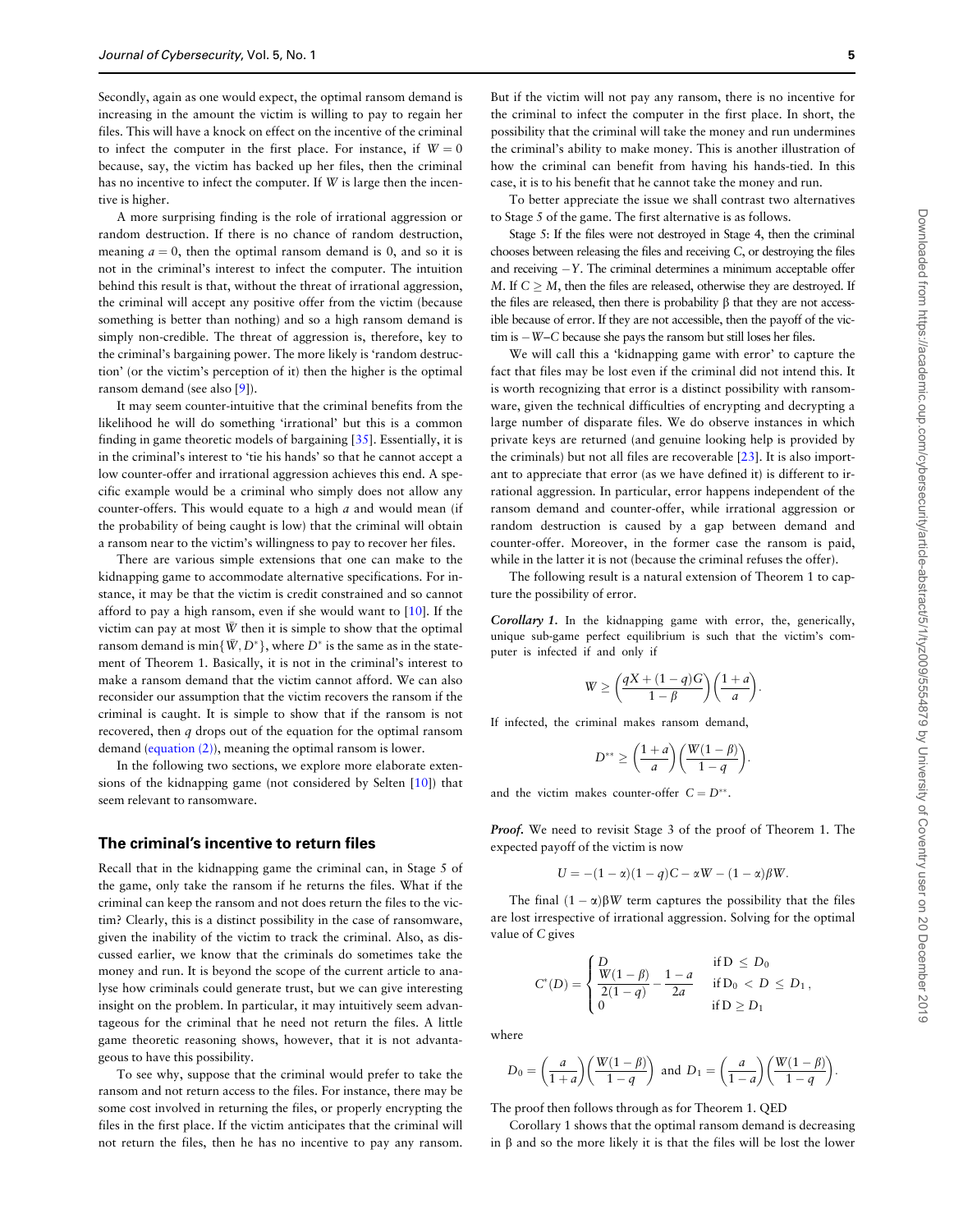<span id="page-6-0"></span>the ransom the criminal can demand. Hence, the criminal does not gain from the possibility of error. This provides an interesting tradeoff whereby the criminal's bargaining power relies on the possibility of irrational aggression but is diminished by the possibility of purely random error. It may be difficult for criminals to walk this dividing line between being tough on those who do not pay and fair on those who do. For instance, postings by victims on web forums are likely to simply say that 'my files were destroyed' without giving a nuanced commentary on ransom bargaining. This 'noisy information' makes it difficult to build a tough but fair reputation.

The preceding discussion relates to inadvertent error. What if we give the criminal the chance to deliberately take the money and run? Consider a further variation on Stage 5 of the game.

Stage 5: If the files were not destroyed in Stage 4, then the criminal chooses between releasing the files and receiving  $C - G$  or destroying the files and receiving C.

We will call this a 'kidnapping game with deception' to capture the fact that the criminal may take the ransom money and not return the files. This is captured in our setting by assuming that this avoids the cost G of providing a good customer support etc.

Corollary 2. In the kidnapping game with deception, the, generically, unique sub-game perfect equilibrium is such that: (a) if

$$
G > \frac{q(Z-X)}{1-q}
$$

The criminal does not infect the computer. (b) Otherwise, the equilibrium is the same as in the kidnapping game (except part (a) would condition on  $W - G$  rather than W).

**Proof.** We need to revisit Stage 5 of the proof of Theorem 1. If the files are released, the criminal has expected payoff

$$
V_R = (1-q)(C-G) - qX.
$$

If the files are not released, the criminal has expected payoff

$$
V_E = (1 - q)C - qZ.
$$

It is, therefore, in the criminal's interest to destroy the files if G is sufficiently high. If the criminal destroys the files, then there is no incentive for the victim to pay any ransom and so no incentive for the criminal to infect the computer. If the criminal does not destroy the files, then the equilibrium follows from the proof of Theorem 1. QED

Corollary 2 shows that the criminal cannot possibly gain from the ability to deceive. If the gains from deception, i.e. G, are large, then this undermines the whole basis of ransomware because nobody will pay a ransom to a criminal who is likely to take the money and run [[36](#page-11-0)]. If the gains from deception are not large, then the criminal will not use the option and so does not benefit from the ability to use it. In practice, we can expect that  $Z \approx Y$  because punishment will be the same irrespective of whether the criminal released files. Also, we can expect that  $q$  is small because of the small probability of capture. This means that the smallest gain (or saving in costs) from not releasing the files may be enough to undermine the criminal's ability to profit.

In a one-shot context it is difficult to envisage how a criminal could credibly overcome this problem and commit to returning the files. If, however, the criminal targets multiple individuals over time,

then he can create a reputation for returning files. The crucial insight we have is that it is in the criminal's interest to build up such a reputation because any short-term gain from taking the money will be quickly offset by the unwillingness of future victims to pay any ransom.10 Indeed, as we have seen, it will be in the criminal's interest to have a 100% record of returning files to those who pay the ransom. This can be captured within our model by revisiting the interpretation of G. We introduced G as the cost of engaging with the victim and returning files, but we could also include reputational damage for not honouring a ransom payment. Such reputational damage would decrease G and indeed may make G negative. We can see in Corollary 2 that this undermines the incentive to take the money and run.

For now, let us reiterate that a reputation for 'honouring payments' if a ransom is paid is not at odds with a reputation for irrational aggression if a ransom demand is not met. The criminal's bargaining position is highest if he is tough on those that don't pay (*a* is large) and fair to those who do ( $\beta$  is small). A tough but fair approach gives maximum incentive for the victim to pay the ransom.

#### Incomplete information on willingness to pay

The kidnapping game is one of complete information in which both criminal and victim know the payoff values given in [Table](#page-4-0) 1. Particularly important is the assumption that the criminal knows the willingness of the victim to pay to recover her files, W. In reality, the criminal is unlikely to know W and this will undoubtedly have important implications for equilibrium outcomes. Unfortunately, no study has analysed the consequences of incomplete information in the kidnapping game. This is presumably because in many hostagetaking situations it is not unreasonable that W would be common knowledge.<sup>11</sup> In the case of ransomware, however, we clearly need to take account of uncertainty regarding W.

Despite the lack of formal analysis, it is possible to make some relatively firm conjectures regarding the likely consequences of incomplete information. One thing to note is that there no reason to expect incomplete information will fundamentally change any of the conclusions we have drawn so far. In particular, the role of irrational aggression and a reputation for returning files to those who pay the ransom will remain. Taking account of incomplete information will, though, impact the probability of the victim recovering her files. Theorem 1 shows that in equilibrium the victim always retains her files (either because her computer is not infected or she pays the ransom). This result is critically dependent on complete information because it relies on the criminal being able to calculate the maximum ransom that the victim will pay.

If there is incomplete information, then the criminal is not in a position to calculate the optimal ransom to charge each individual victim. Instead, he will have to work with aggregates and calculate the optimal ransom for the 'average' victim. The inevitable consequence of this is that some victims will refuse to pay the ransom because their willingness to pay is relatively low. The better the criminal's ability to predict or infer W, then the more profit he can earn. This provides a strong incentive for the criminal to price discriminate based on the characteristics of the victim [[19\]](#page-11-0). And, in principle, the criminal may be able to infer quite a lot about the

<sup>10</sup> Formally, this will depend on the strategy of the victims. But any form of trigger strategy in which a victim refuses (with significantly high probability) to pay if a previous victim did not recover her files would lead to this result.

<sup>11</sup> For instance, the amount that governments have paid to release hostages from war zones is relatively well known.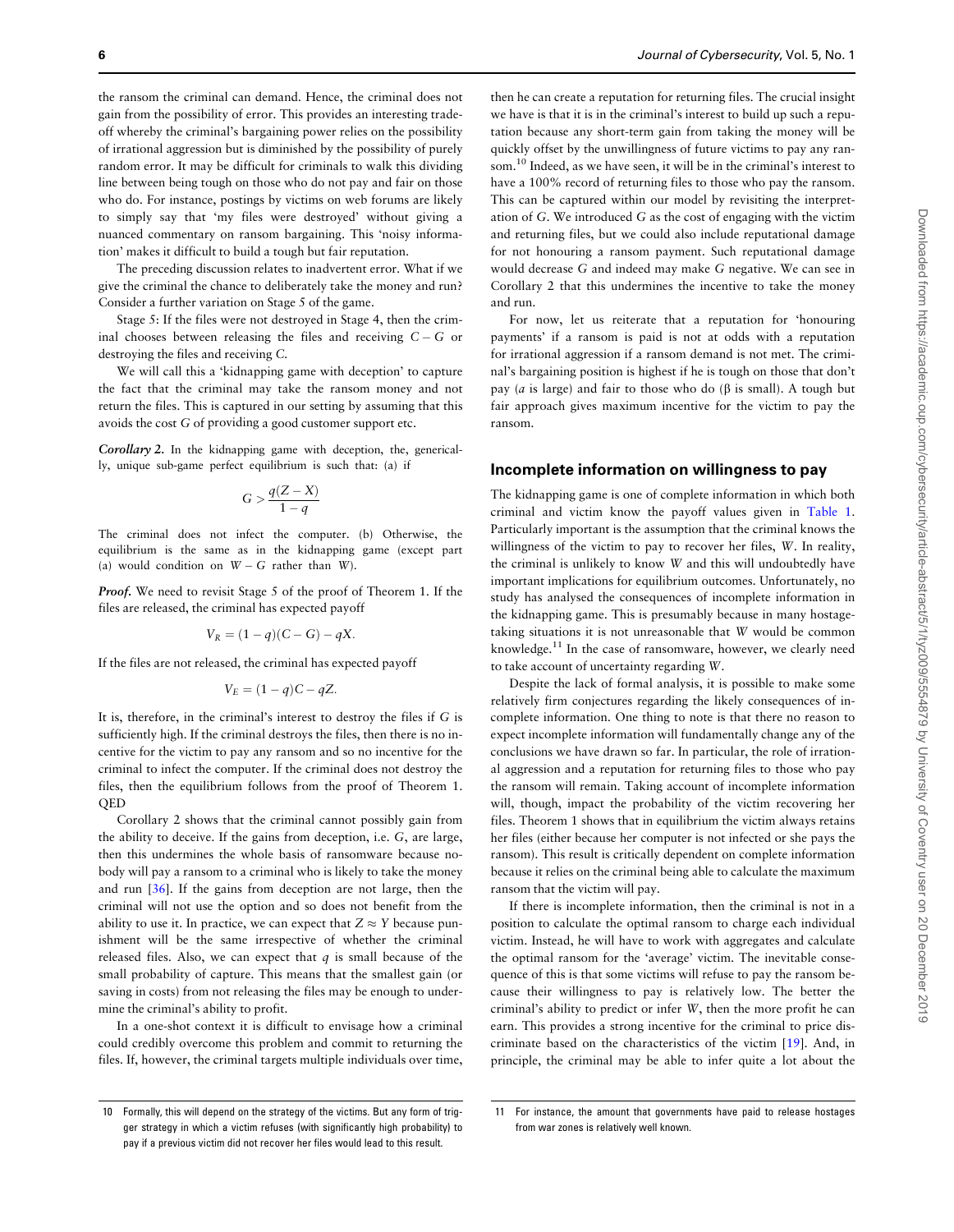<span id="page-7-0"></span>victim given that he has free rein to look at the victim's computer and files. Moreover, the criminal may have access to data on the past willingness of victims to pay. It is in the criminal's interest to use this in order to reduce imperfect information as much as possible.

Having made this point, let us emphasize that bargaining with the victim is not a good method of inferring willingness to pay. To illustrate the point, suppose that there are two types of victims, a low-type with willingness to pay  $W_L$ , and a high-type with willingness to pay  $W_H > W_L$ . If the criminal could perfectly tell the type of the victim then he can replace W in [equation \(2\)](#page-4-0) with either  $W_L$  or  $W_H$  and determine the optimal ransom  $D_L^*$  and  $D_H^*$ . As we would expect, a higher ransom would be asked of those with a higher willingness to pay,  $D_L^* < D_H^*$ . Suppose, however, that type is private information and so the criminal cannot infer type of victim. Let  $p$ denote the probability that the victim is of high-type. Call this a kidnapping game with unknown type.

Corollary 3: If  $(1 - a)W_H \ge (1 + a)W_L$ , then the following is a (Bayesian) equilibrium of the kidnapping game with unknown type: (a) If

$$
\max\{W_L, pW_H\} < qX\left(\frac{1+a}{a}\right),
$$

then the criminal will not infect the victim's computer. (b) Otherwise, the victim's computer is infected. If  $pW_H < W_L$  the criminal makes demand

$$
D_L^* = \left(\frac{a}{1+a}\right) \left(\frac{W_L}{1-q}\right),\,
$$

Then the victim makes counter-offer  $C = D_L^*$ , and the files are released to the victim. Otherwise, the criminal makes demand

$$
D_H^* = \left(\frac{a}{1+a}\right) \left(\frac{W_H}{1-q}\right),\,
$$

The high-type makes counter-offer  $C = D_H^*$  and the files are released. The low-type makes counter-offer 0 and the files are destroyed.

Proof. In Stage 5, we still have that any positive offer will be accepted. So consider Stage 3. If the criminal sets ransom  $D_H^*$  then we can see that the high-type maximizes payoff by setting  $C = D_H^*$ and the low-type by setting  $C = 0$ . Revenue for the criminal is then  $pD_H^*$ . If the criminal sets ransom  $D_L^*$ , his revenue is  $D_L^*$ . QED

Corollary 3 shows that if the gap between the willingness to pay of the high- and low-type of victims is sufficiently large, then the criminal does best to make a choice of whether to target the high- or low-type. This choice will depend on the probability of the victim being of high-type and the gap in willingness to pay. Clearly, if the criminal does best to target the high-type, then this means the victim will not recover his files if she is a low-type.

#### A simple game model of deterrence

In this section, we turn to the model of Lapan and Sandler [\[11](#page-11-0)], fur-ther developed by Brandt et al. [[37](#page-11-0)]. Note that the model was developed to study government policy towards terrorist kidnapping and hijacking, and so the primary focus is on deterring attack. We shall see, however, that the model can still provide valuable insight on

12 We allow that  $\theta$  may not be differentiable at point  $\overline{E} = min_{E} {\theta(E) = 1}.$ Clearly,  $\theta(E) = 1$  for all  $E > \overline{E}$ .

ransomware. In doing so we focus on the one shot interaction between a criminal and a victim. This contrasts with Lapan and Sandler [[11](#page-11-0)] who focus on repeated interaction between a government and a terrorist organization [[8\]](#page-11-0). Given the difference in focus, our results and analysis are distinct from those of Lapan and Sandler [[11\]](#page-11-0). To be more specific, the game we study is analogous to that of Lapan and Sandler [\[11\]](#page-11-0) but all of our results are new. Closer to our analysis, as we shall discuss below, is that of Laszka et al. [[12](#page-11-0)].

Again, we have a game with two players: a criminal and a victim. We shall refer to the game as the 'deterrence game'. The game consists of the four stages detailed below.

Stage 1: The potential victim chooses how much to spend deterring attack. This could be equated with virus protection, greater care in opening files etc. Denote expenditure by  $E \ge 0$ .

Stage 2: The criminal chooses whether or not to attack the victim's computer. If the computer is not attacked then the game ends. The criminal has payoff 0 and the victim's payoff is  $-E$ . Note that expenditure on deterrence is a sunk cost.

Stage 3: If the criminal chooses to attack, then with probability  $\theta(E)$  the attack is a failure, where  $\theta$  is a continuous, differentiable monotonically increasing function of  $E^{12}$  With probability  $1 - \theta(E)$ , the attack is a 'success' and the victim's files are infected. If the attack is a failure, then the game ends. The criminal has payoff  $-F < 0$  and the victim's payoff is  $-P - E$ , where  $-P \le 0$  includes costs (e.g. downtime) from repelling attack.

Stage 4: If the attack is a success, then the criminal makes a ransom demand C. The victim can either pay or not pay the ransom. If the victim pays the ransom then she regains access to her files. Her payoff is  $-C - E - B$ , where  $B \leq P$  captures the damage from the attack, and the payoff of the criminal is C. Let  $A = P - B$  be the difference in damage between a failed attack and an attack where the ransom is paid. If the victim does not pay the ransom, then the files are destroyed. Her payoff is  $-W - E$  and the payoff of the criminal is  $-L \leq 0$ , where L includes the cost of the attack.<sup>13</sup> Any damage to the victim is assumed to be captured by W. Note that there is no chance to negotiate the ransom.

A (pure) strategy for the criminal consists of a choice to attack and demand a ransom of C. A strategy for the victim consists of an amount spent on deterrence and the decision whether or not to pay the ransom. [Table 2](#page-8-0) summarizes the possible outcomes of the game and payoffs in each case.

Before we continue to the analysis, let us set out how our model differs from that of Laszka et al. [\[12\]](#page-11-0). The key differences come in Stages 1 and 2 of the game. In their setting, the victim can spend resources on backup. This is essentially the analog of our Stage 1. Crucially, however, a backup (in their model) does not reduce the probability of a successful attack (as in our Stage 3) but instead reduces the potential losses from an attack. Meanwhile, the criminal can determine the amount of resource spent attacking two different types of victims. This is the analog of our Stage 2, but it is this spending that determines the probability of a successful attack. The complementary insights of the two models will be discussed further below.

#### Main theoretical result

Again, we focus on solving for the set of sub-game perfect Nash equilibria. The function  $\theta$  is going to prove crucial and measures the

<sup>13</sup> Lapan and Sandler [[11](#page-11-0)] allow that  $L$  may be positive. In a terrorist setting, this is because a successful hostage taking can generate publicity. The payment

of ransom may, therefore, be of secondary benefit. In the ransomware setting, however, it is difficult to conceive of a net-benefit without the payment of the ransom.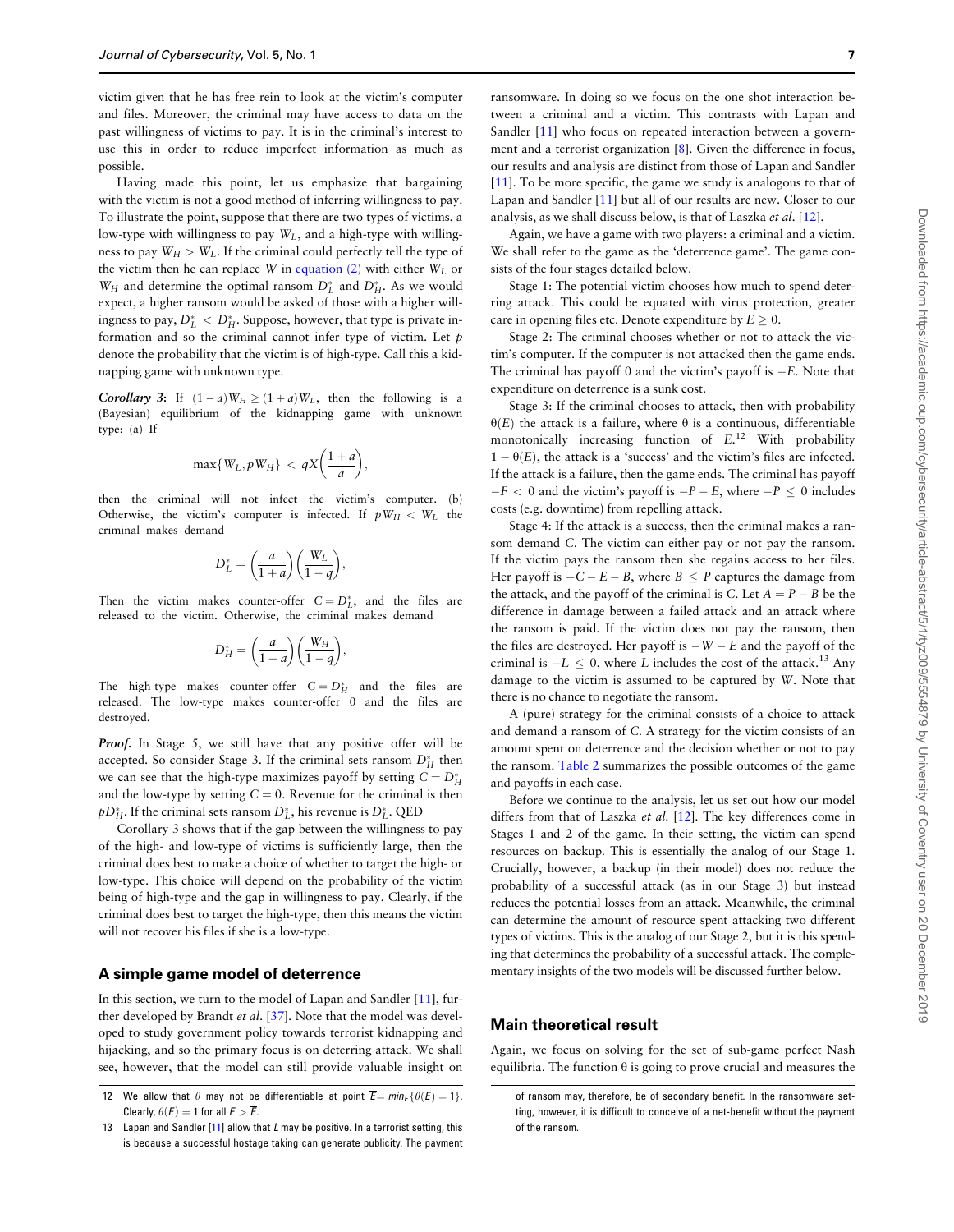<span id="page-8-0"></span>Table 2.The payoffs to different outcomes in the deterrence game

| Outcome                        | Payoffs  |                           |
|--------------------------------|----------|---------------------------|
|                                | Criminal | Victim                    |
| No attack                      | $\Omega$ | $-E-E$                    |
| Failed attack                  |          | $-F-F$ $-P-F-P-F$         |
| Release of files for ransom CC | CC.      | $-C-B-E-C-B-E$            |
| Ransom not paid                |          | $-I - I$ $-W - E - W - E$ |

returns to spending on deterrence. To simplify the analysis, we will assume that  $\theta$  is weakly convex. More formally, for any  $E' < E'$ , where  $\theta(E'')$  < 1, and any  $\lambda \in (0,1)$ , we assume that  $\theta(\lambda E' + (1 - \lambda)E'') < \lambda \theta(E') + (1 - \lambda)\theta(E'')$ . Alternative specifications of  $\theta$  will be discussed as we proceed.

Theorem 2. If  $\theta$  is weakly convex, then, generically, there exists a unique sub-game perfect Nash equilibrium of the deterrence game. (a) If  $W > C$  and

$$
\hat{E} = \theta^{-1} \left( \frac{C}{F+C} \right) < \left( 1 - \theta(0) \right) C + \theta(0) A - B = U_0 \tag{4}
$$

then the victim spends  $\hat{E}$  on deterrence and the criminal does not attack. (b) If  $W > C$  and  $\hat{E} > U_0$ , then the victim does not spend on deterrence, the criminal will attack, and if the attack is successful, the victim will pay the ransom. (c) If  $W < C$ , then the victim does not spend on deterrence, the criminal does not attack and the victim would not pay a ransom.

**Proof.** We proceed by backward induction. Suppose that  $W > C$ . Then the victim will pay the ransom. The expected payoff of the criminal if he attacks the victim's computer is therefore

$$
V = \left(1 - \theta(E)\right)C - \theta(E)F.
$$

The payoff if he does not attack the computer is 0. The criminal will thus attack if and only if  $E < \hat{E}$ , where  $\hat{E}$  solves

$$
\theta(\hat{E}) = \frac{C}{F+C}.
$$

Consider Stage 1. The victim clearly has no incentive to choose  $E >$  $\hat{E}$  as the criminal is deterred when  $E = \hat{E}$ . Her expected payoff with full deterrence is  $-\hat{E}$ . Her expected payoff with deterrence  $E < \hat{E}$  is

$$
U(E) = -(1 - \theta(E))(C + B) - \theta(E)P - E = -C - B + (C - A)\theta(E) - E.
$$

Note that

$$
\frac{dU(E)}{d(E)} = (C - A)\frac{d\theta(E)}{dE} - 1.
$$

Weak convexity of  $\theta$  means that it can never be optimal to set  $E \in (0, \hat{E})$ . The victim will therefore choose between no deterrence  $E = 0$  or full-deterrence  $E = \hat{E}$ . Her expected payoff with no deterrence is  $-(1 - \theta(0))(C + B) - \theta(0)P$ . So, it is optimal to choose deterrence if and only if  $\hat{E} < (1 - \theta(0))(C + B) + \theta(0)P$ .

Suppose that  $W < C$ . Then the victim will not pay the ransom. The expected payoff of the criminal if he attacks is therefore  $(1 - \theta(E))$  $L - \theta(E)F < 0$ . The payoff if he does not attack is 0. The criminal will thus not attack. Given that the criminal will not attack, the victim has no incentive to deter attack. QED

In interpreting Theorem 2, note that one crucial thing is whether the victim will pay the ransom. If  $W > C$ , then the victim's willingness to pay for his files exceeds the ransom and so he will pay. Any threat to not pay is simply non-credible.14 Clearly, this incentivizes the criminal to infect the computer. This, however, incentivizes the victim to deter an attack. The second crucial thing is, therefore, the cost of deterring attack. If that cost is not too high, where high cost is determined by equation (4), the victim spends enough to deter attack. Deterrence works by making it unlikely that the criminal's attempt will succeed. If the cost of deterrence is too high, then the victim accepts the chance of her files being infected and pays the ransom if necessary.

What determines whether the cost of deterrence is high or low? This depends on the cost  $F$  of a failed attack. If  $F$  is small then deterrence can only work by being highly effective. If F is large then deterrence is easier. In the context of ransomware, the value of F will likely be very small, given the low marginal costs of a criminal, say, sending out phishing emails. Indeed, failed attacks are clearly the norm in common uses of ransomware. A small F means that deterrence has to be highly effective at stopping attack if it is to deter criminals. This puts the focus on  $\theta$  and the potential effectiveness of vigilance or anti-virus software. To be effective, the measures have to be essentially perfect at stopping an attempt to infect the computer.

Theorem 2 suggests that the victim will either spend nothing on deterrence or spend so much as to fully deter attack. This all or nothing approach follows directly from the assumption that  $\theta$  is weakly convex. If  $\theta$  is concave, then the victim may find it optimal to spend on deterrence even if this will not deter attack. To illustrate, we can work through a simple numerical example.

Suppose that  $\theta(E) = \sqrt{E}$  for  $E \le 1$ . Also, set  $B = 0$  and  $F = 0$  (or some small positive number). Then the potential victim could spend  $E = 1$  on deterrence and be guaranteed to keep her files. This would leave final payoff as  $-1$ . Or she could spend  $E < 1$  on deterrence, face the potential of being attacked, and have expected payoff  $U(E)$  =  $-(1 - \theta(E))$ W – E. Maximizing  $U(E)$  gives a candidate solution  $E =$  $W^2/4$  and  $U(E) = -W + W^2/4$ . Comparing the respective payoffs, we can see that if  $W \ge 2$  then it is optimal for the victim to spend  $E = 1$ . This is analogous to outcome (a) in Theorem 2 and means that attack is deterred. If  $W < 2$ , then it is optimal for the victim to spend  $E = W^2/4 < 1$  on deterrence. This is analogous to outcome (b) in Theorem 2, but note that the victim spends something on deterrence. The spending is not enough to deter the criminal but still means the victim is less vulnerable to attack.

This example illustrates that we need not expect victims to take an all or nothing approach to deterrence. There is scope for victims to spend on deterrence in order to reduce the probability of a successful attack. This is particularly possible if there are multiple approaches to deterrence. For example, we might find someone who buys anti-virus protection but is not cautious enough when opening email attachments or we might find someone who does not buy anti-virus but is cautious at opening attachments. This kind of approach may be optimal even if it does not completely immunize from attack.

#### Incomplete information

A somewhat trivial result for the deterrence game is that if the ransom demand is too high,  $W < C$ , then the victim will not pay the ransom and so the criminal has no incentive to infect the computer. This result seems a little strange in application. For instance, why does the criminal simply not ask a ransom that the victim is willing

<sup>14</sup> In a hostage-taking setting, there is a credible incentive to not pay theransom demand if this creates a reputation that deters future attack. This logic

may be relevant in thinking about governments or firms that may face repeated attacks from criminals.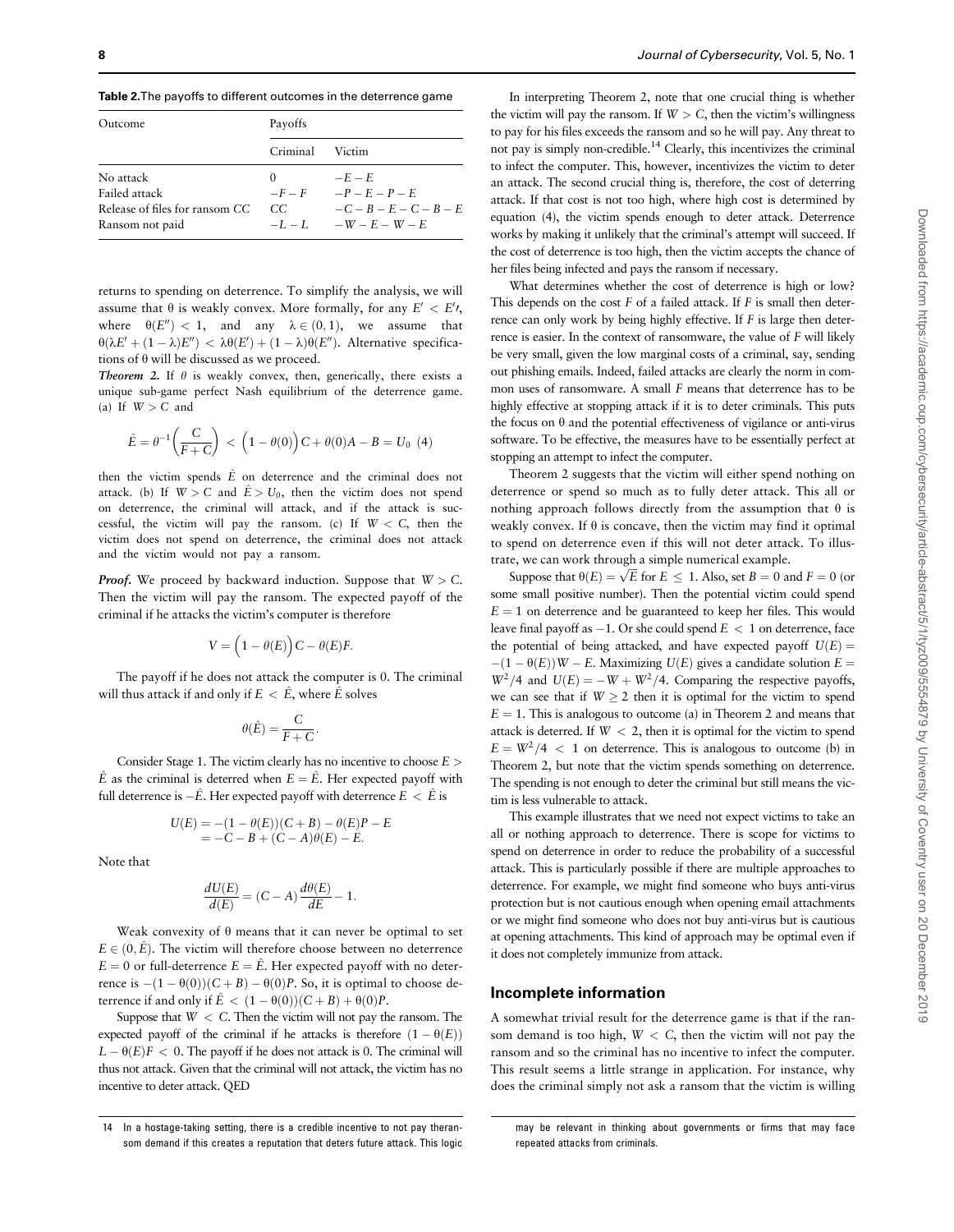to pay? This brings us back to the issue of incomplete information that we discussed above. So, let us explore the consequences of the criminal not knowing how much a victim is willing to pay to recover her files.

To be specific, consider again the case in which there are two types of victims, a low-type willing to pay  $W_L$ , and a high-type willing to pay  $W_H > W_L$  to recover her files. Suppose that criminal sets a ransom targeted at a high-type victim. In other words, the ransom, C, is set at  $W_L < C \leq W_H$ . For instance, it may be possible that the criminal is targeting firms (high-types) but will attack individuals (low-types) along the way. Theorem 2 can be applied to discern what the high-type will do. If

$$
\hat{E} = \theta^{-1} \left( \frac{C}{F+C} \right) < \left( 1 - \theta(0) \right) W_H + \theta(0) A,
$$

then the high-type will spend  $E = \hat{E}$  on deterrence. This will deter all attacks and so the high-type not only defends herself but also the low-type. Indeed, the low-type can spend  $E_L = 0$  on deterrence. In interpretation, we might think of the low-type as 'free-riding' on the vigilance of the high-type.

If  $\hat{E} > (1 - \theta(0))W_H + \theta(0)A$ , then the high-type will spend  $E_H$  = 0 on deterrence. This leaves both the high-type and the low-type open to attack. An interesting question is whether this incentivizes the lowtype to spend on deterring attack. This is not as obvious as it may seem because the high-type 'only' pays the ransom (and doesn't lose their files), while the low-type stands to 'only' lose her files. Recall, however, that  $W_L < C$  and so the low-type values her files by less than the ransom. This means the high-type still has more to lose than the low-type. So, if it is too costly for the high-type to deter attack, then the same must hold for the low-type.

#### Spillover effects of deterrence

In the preceding section, we saw that the low-type will spend less on deterrence than the high-type. In interpretation, we suggested this means the low-type is somewhat at the mercy of the high-type. In particular, if the high-type spends enough to deter attack, then the low-type benefits 'for free'. It is, though, important to distinguish different types of deterrence before attaching any kind of moral judgement on who is better or worse.

In the deterrence game spending reduces the probability of an attack being successful. This modelling assumption naturally fits certain types of deterrence such as spending on malware or greater vigilance in checking email attachments. And, in this case, the term free-riding may be appropriate. For example, if large corporations (high-types) spend sufficient funds on cyber-security to deter criminals, then small corporations or individuals (low-types) may not need to devote such high resources to cyber-security. So, low-types gain from the spending of high-types.

Another form of deterrence, which is not captured in the deterrence game, is for the potential victim to lower the value of W. For example, someone who regularly backs up their files would have a much lower W than someone who did not do so because they have less to lose from not being able to recover their files. If everyone were to regularly back up files and have a low W, then the incentives for the criminals to attack would be much diminished. So, in this context the term free-riding seems somewhat unjustified. In particular, those who regularly back up their files (low-types) may still be vulnerable to attack because the criminals are targeting those who do not back up their files (high-types).

More generally, we see that there are important spillover effects from one interaction to another. One person's spending on deterrence, in lowering the incentives of the criminals, will likely have a positive

benefit for others. It is, though, unlikely that potential victims would take this into account when spending on deterrence. These externalities are also picked up by Laszka et al. [\[12](#page-11-0)]. Note that this is different from the setting originally considered by Lapan and Sandler [[11](#page-11-0)] of a government repeatedly interacting with hostage takers. In this latter case, the externality is internalized because the government is the 'victim' every time. In ransomware, however, it is disparate individuals or firms that will be targeted, and so the externality is not internalized. This complicates attempts to combat ransomware.

#### Discussion and other literature

In this section, we draw together the previous analysis, and compare and contrast results. We also bring in insights from the rest of the game theoretic literature on kidnapping. Particularly important is to compare and contrast the two models analysed in this article together with that of other closely related work such as Caporusso et al. [\[13\]](#page-11-0), Hernandez-Castro et al. [\[19\]](#page-11-0) and Laszka et al. [\[12\]](#page-11-0). The basic point to appreciate is that all of these models look at complementary aspects of ransomware. It would be relatively simple to plug all these models together and come up with a big overarching ransomware game, but as we now discuss this is ultimately unlikely to lead to any additional insight. What we need to do is to clearly isolate the contribution that different models can make and the ways they can be extended. This seems especially apt, given that game theoretic modelling of ransomware is in its infancy and much work remains to be done.

The kidnapping game we analysed above primarily informs on the bargaining process between criminal and victim, the optimal ransom demand and the incentives to return files to the victim (see also [[15,](#page-11-0) [19\]](#page-11-0)). Our main results are that bargaining does not benefit the criminal, the optimal ransom demand will depend on the threat of random destruction (if the ransom is not paid in full) and the criminal should honour ransom payments (if paid in full). The deter-rence game analysed above and the model of Laszka et al. [[12](#page-11-0)] simply assume away these issues. Specifically, they take as given, no bargaining, a fixed ransom demand and that files will be returned. The crucial thing to observe is that these assumptions are supported by our analysis (including Theorem 1) and so Theorem 2, and our analysis of the deterrence game is robust. For instance, to add bargaining to the deterrence game would not change Theorem 2, or add any insight we are not able to get from Theorem 1.

The deterrence game that we analysed primarily informs on the incentives of potential victims to deter attack. The model of Laszka et al. [[12](#page-11-0)] informs on the incentives to do backups in order to mitigate the losses from attack. There may be some crossover between deterrence or backup and bargaining. For instance, a victim you have devoted resources to deterrence and back up could be expected to have a low willingness to pay, which then influences bargaining. Even so, Theorem 1 can pick this up as changes in W. To be more specific, In Theorem 2 the key determinant of whether the victim should spend enough to deter attack is

$$
\hat{E} = \theta^{-1}\left(\frac{C}{F+C}\right) < \left(1 - \theta(0)\right)C + \theta(0)A - B = U_0.
$$

From Theorem 1 we get that

$$
C = \left(\frac{a}{1+a}\right) \left(\frac{W}{1-q}\right).
$$

These two equations contain independent variables and so we can readily combine them to provide an overall expression for whether the victim should spend on deterring attack.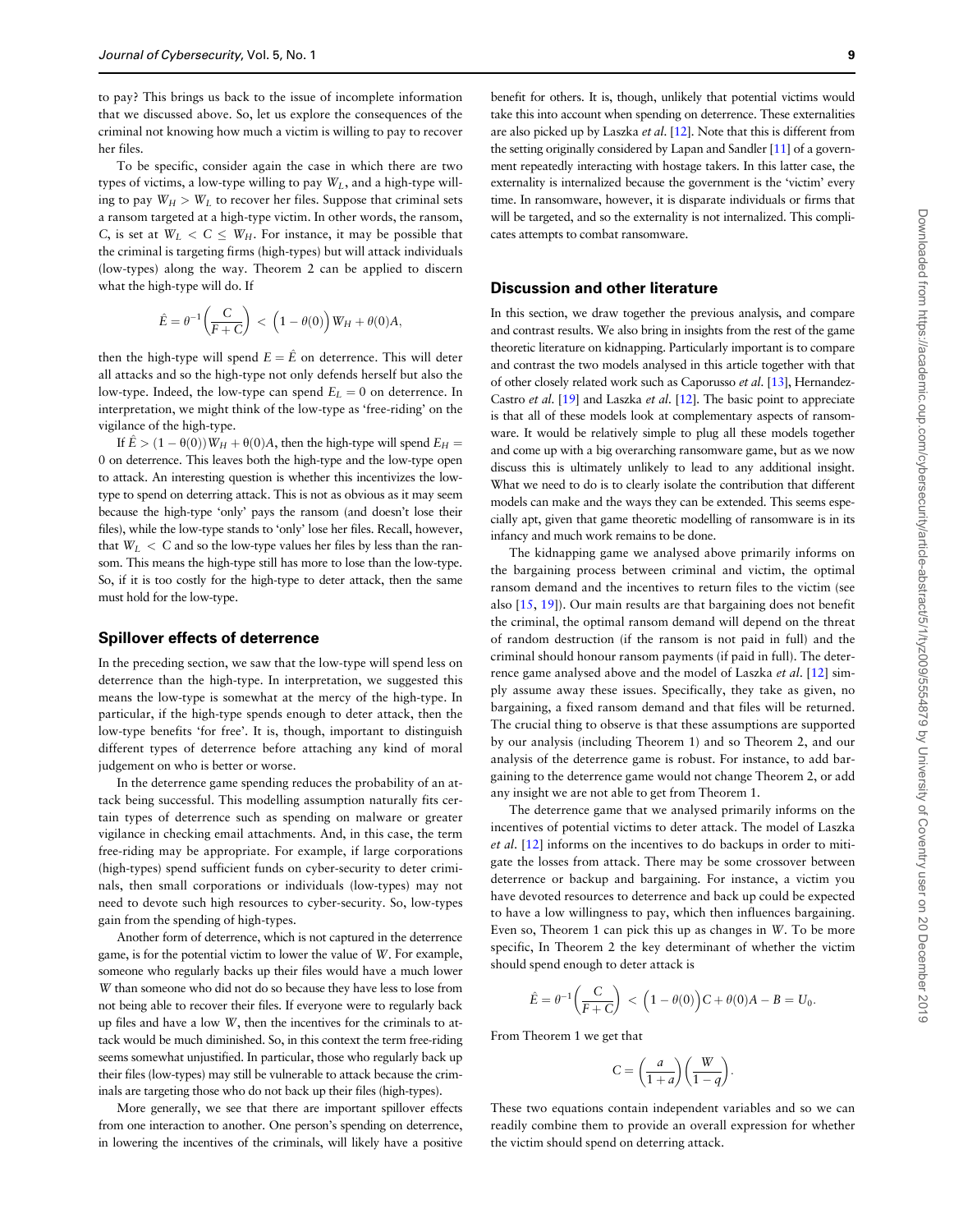<span id="page-10-0"></span>A key insight that comes out of our deterrence game and Laska et al. [\[12\]](#page-11-0) are the spillovers between different types of victims. Basically, the actions of one victim has implications for the likelihood of another suffering an attack. This is an issue that clearly warrants more study, particularly in terms of the practical steps a policy maker could take to internalize the externalities. For instance, is it best for governments to legislate on requirements for backup and deterrence or to use positive incentives such as subsidies for virus protection. This can feed into the general debate on how to encourage better cyber practice in a world of boundedly rational individuals [[38,](#page-11-0) [39\]](#page-12-0).

There is also more that we can learn from the game theoretic literature on kidnapping [\[40](#page-12-0), [41\]](#page-12-0). From the perspective of a criminal, the main issue (if we set aside the more technical aspects of launching successful attacks) is to maximize ransom revenue. As we discussed above, this is best achieved by the criminal 'tying his hands'. First, the optimal ransom demand needs to be determined [\[19](#page-11-0)]. Then, it is in the criminal's interest to not negotiate. Irrational aggression is a key part of the mix here because that provides the threat of files being destroyed. This threat (real or perceived) is important to motivating the victim to pay the ransom and 'do as the criminals want'.15

The key thing to appreciate here is the criminal's need to build a reputation of being tough but fair.<sup>16</sup> If victims don't deliver the ransom, then the criminals should be tough. But if the victims pay up, then they should get their files back. Note that this approach is consistent with the criminals providing a 'customer service' for victims because it provides a clear and credible set of rules for customers [[26\]](#page-11-0). If the criminals can build a reputation, work out the optimal ransom demands and launch successful attacks, then they are going to make a large profit. However, building reputation may not be easy. For instance, the recent WannaCry and NotPetya attacks got huge publicity and spread the message that there is no point in paying the ransom. This is not good for those running profit-motivated attacks. We can expect, therefore, to see a push towards building a 'brand' that victims can 'trust'.

For potential victims the picture is less bright. The spillovers between individuals mean that it is very difficult for any one individual to 'win'. Spending on deterrence, particularly in terms of regular backups, is a strategy to minimize loss. But we should not lose sight of the fact that this is still a loss. The victim has to spend resource on deterrence and then potentially also to restore systems after attack. The key problem is the cheapness of the criminal for launching an attack. This means that as long as some victims are willing to pay the ransom, everyone faces the threat of attack. And that means that everyone needs to consider deterrence. Crucially, this means that ransomware has a significant cost even if there are relatively few instances where a ransom is actually paid.

Another element that aids the criminals is patience. In bargaining situations, the more patient party stands to benefit most [[42](#page-12-0)]. In a ransomware attack the victim is almost certainly going to be in a hurry to recover their files while the criminals have little to lose from delay. The almost universal use of fixed deadlines and countdown timers in ransomware attacks presumably heightens the victim's sense of urgency [[43](#page-12-0)]. Another thing that can work to the criminal's advantage is the lack of attention a particular attack brings. For instance, Gaibulloev and Sandler [\[42](#page-12-0)] and Sandifort and

Sandler [[44\]](#page-12-0) find that the capture of a protected person weakens the negotiating position of terrorists because of the public scrutiny it generates. Similarly, we can expect that ransomware attacks that fly under the radar of mass media will be more successful because the resources to help and advise victims are going to be less readily available.

#### Conclusion

In this article we have applied and extended two seminal models from the game theoretic literature on kidnapping to the issue of ransomware. The first model (due to Selten [[10\]](#page-11-0)) informs on the bargaining process between criminal and victim. The second model (adapted from Lapan and Sandler [\[11](#page-11-0)]) informs on the optimal deterrence of potential victims. There is, as we have discussed, much work that could be done to extend the models further. For example, our approach does not explicitly take into account that there is a large population of victims with whom the criminals interact simultaneously. Moreover, we do not take account of potential 'competition' between different criminal gangs. Even so, our analysis has yielded some key findings, which we summarize below. We expect these findings are robust to more general analysis.

- The optimal ransom demand is increasing in the willingness of the victim to pay to recover her files. This means that it is in the criminal's interest to be as informed as possible about the victim's willingness to pay.
- The bargaining power of the criminal is enhanced by the likelihood of irrational aggression, i.e. the destruction of files if a ransom demand is not met. One way to achieve this is to not allow any counter-offers from the victim or to build a reputation of refusing any counter-offer.
- The bargaining power of the criminal is enhanced by a credible commitment to return files to any victim who pays the required ransom. The most likely way to achieve this is for the criminal to build a reputation of honouring ransom payments.
- Criminals will only be deterred from launching attacks if the measures to prevent successful attack, whether that be anti-virus software or personal vigilance, are near perfect. This seems unlikely.
- There are important spillover effects between potential victims. For instance, if the victims who value their files most spend enough to deter attack, then this benefits all users. Similarly, those who regularly back up files may still be vulnerable to attack and losses (even if small) because there are others who do little to deter attack. This suggests that it may be optimal to subsidize spending on cyber security or good backup practices.
- Deterrence is costly. Any estimate of the costs of ransomware, therefore, should take into account all the costs of deterrence and costs of dealing with an attack. The payment of ransoms is likely to be a relatively small fraction of the total social and economic costs of ransomware.

As things stand, we would suggest that ransomware is still in the early stages of its development. While the technological know-how exists, there is still a lot that the criminals can do to maximize their economic profit. And similarly, awareness of ransomware on the side of potential victims still appears rudimentary. Over time, therefore, we can

<sup>15</sup> We could also think of 'irrational aggression' on the victim side in refusing to pay. But the credibility of this is questionable, given that it does not benefit the victim in a one-off interaction. Lee [[38\]](#page-11-0), for instance, finds that

democratic governments are more likely to pay terrorist ransom demands before elections (because a threat to not pay becomes non-credible).

<sup>16</sup> Wilson [[39](#page-12-0)] provides evidence that this type of approach is also successful in terrorist hostage-taking scenarios.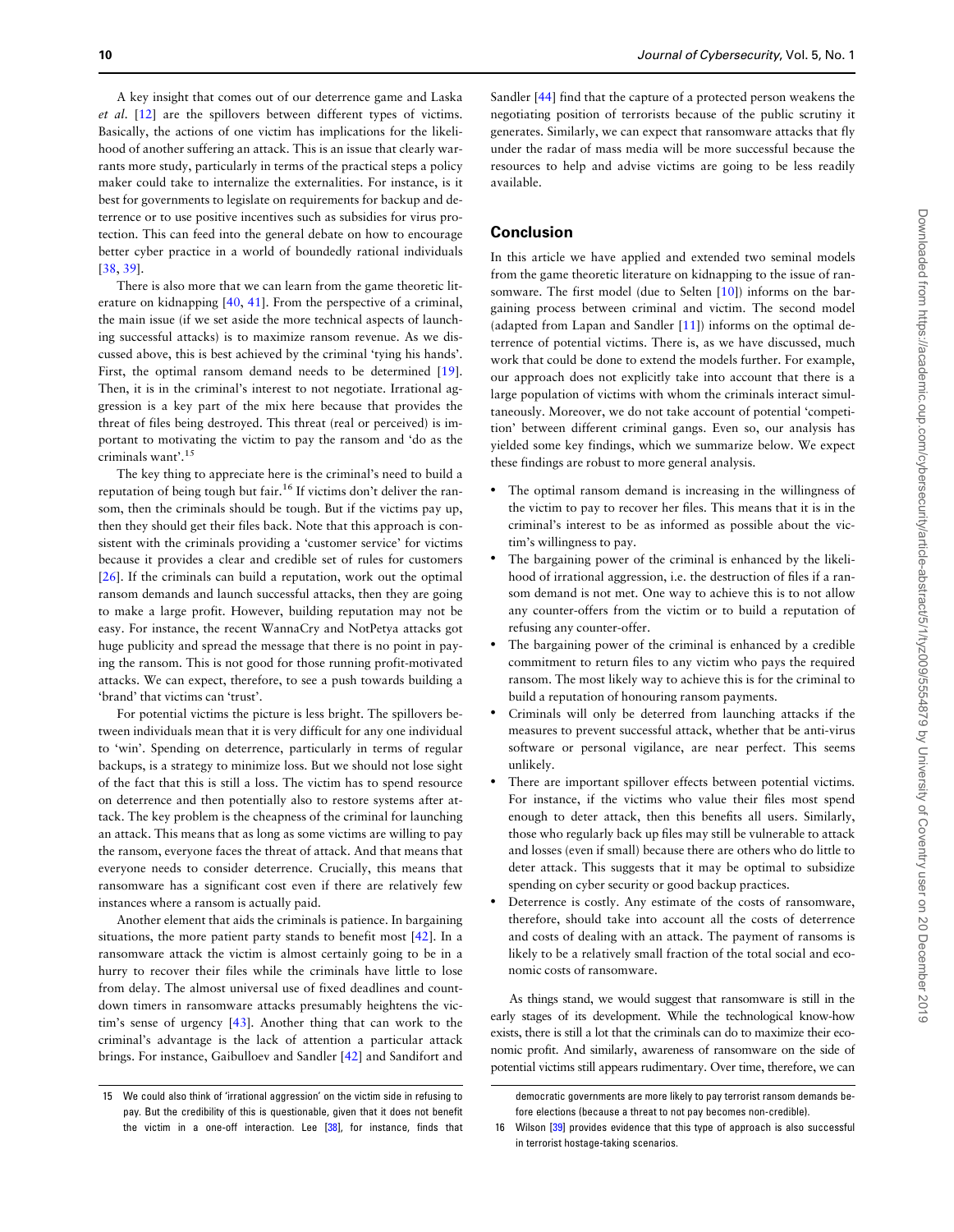<span id="page-11-0"></span>expect a process of evolution as criminals and potential victims adopt 'better' strategies. Given that ransomware provides a viable long-term business model for the criminals, it is likely to be a crime that will be around for some time to come. Our analysis gives insight onto how ransomware will evolve and the costs it will impose on potential victims.

Conflict of interest statement. None declared.

#### Acknowledgements

We would like to thank three reviewers for their insightful comments on an earlier version of the article for the WEIS 2018 Conference, as well the reviewers for the journal. We would also like to thank the audience at WEIS for their suggestions. Finally, we would like to thank members of the EMPHASIS and RAMSES teams for their comments and suggestions as the work progressed, particularly Darren Hurley Smith and Tom Chen.

#### Funding

This work was supported by the Engineering and Physical Sciences Research Council (EPSRC) for project EP/P011772/1 on the EconoMical, PsycHologicAl and Societal Impact of RanSomware (EMPHASIS) and the European Union's Horizon 2020 research and innovation programme under grant agreement No. 700326 (RAMSES project).

#### **References**

- [1](#page-1-0). Mansfield-Devine S. Ransomware: taking businesses hostage. Netw Secur 2016;2016:8–17.
- [2](#page-1-0). Kalaimannan E, John SK, DuBoseT et al. Influences on ransomware's evolution and predictions for the future challenges. J Cyber Secur Tech 2017; 1:23–31.<http://dx.doi.org/10.1080/23742917.2016.1252191>
- [3](#page-1-0). Symantec. Ransomware and Business 2016. Symantec Corporation, 2016. [http://www.symantec.com/content/en/us/enterprise/media/security\](http://www.symantec.com/content/en/us/enterprise/media/security_response/whitepapers/ISTR2016_Ransomware_and_Businesses.pdf) [\\_response/whitepapers/ISTR2016\\\_Ransomware\\\_and\\\_Businesses.pdf](http://www.symantec.com/content/en/us/enterprise/media/security_response/whitepapers/ISTR2016_Ransomware_and_Businesses.pdf) (30 July 2019, date last accessed).
- [4](#page-1-0). Young A, Yung M. Cryptovirology: extortion-based security threats and countermeasures. In: Security and Privacy Proceedings IEEE Symposium. IEEE 1996.
- [5](#page-1-0). Kharraz A, Robertson W, Balzarotti D et al. Cutting the Gordian knot: a look under the hood of ransomware attacks. In: Almgren M, Gulisano V, Maggi F (eds), Detection of Intrusions and Malware, and Vulnerability Assessment. DIMVA 2015. Lecture Notes in Computer Science, vol 9148. Cham: Springer, 2015.
- [6](#page-1-0). Barlyn B, Cohn C. Companies use kidnap insurance to guard against ransomware attackshttps. Reuters, 2017. [www.reuters.com/article/us-cyber](http://www.reuters.com/article/us-cyber-attack-insurance/companies-use-kidnap-insurance-to-guard-against-ransomware-attacks-idUSKCN18F1LU)[attack-insurance/companies-use-kidnap-insurance-to-guard-against-ran](http://www.reuters.com/article/us-cyber-attack-insurance/companies-use-kidnap-insurance-to-guard-against-ransomware-attacks-idUSKCN18F1LU) [somware-attacks-idUSKCN18F1LU](http://www.reuters.com/article/us-cyber-attack-insurance/companies-use-kidnap-insurance-to-guard-against-ransomware-attacks-idUSKCN18F1LU)
- 7. ShahinWN, IslamMQ. Combating political hostage-taking: an alternative approach. Defence Peace Econ 1992;3:321–27.
- [8](#page-7-0). SandlerT, EndersW. An economic perspective on transnational terrorism. Eur J Political Econ 2004;20:301–16.
- [9](#page-5-0). NaxHH. Modeling hostage-taking: on reputation and strategic rationality of terrorists. Stud Confl Terror 2008;31:158–68.
- [10.](#page-1-0) Selten R. A simple game model of kidnapping. In: Models of Strategic Rationality. Amsterdam, the Netherlands: Springer, 1988, 77-93.
- [11.](#page-1-0) Lapan HE, Sandler T. To bargain or not to bargain: that is the question. Am Econ Rev 1988;78:16–21.
- [12.](#page-2-0) Laszka A, Farhang S, Grossklags J. On the economics of ransomware. In: International Conference on Decision and Game Theory for Security. Springer, 2017, pp. 397-417.
- [13.](#page-2-0) Caporusso N, Chea S, Abukhaled R. A game-theoretical model of ransomware. In: International Conference on Applied Human Factors and Ergonomics. Cham: Springer, 2018, pp. 69-78.
- [14.](#page-2-0) Sandler T, Enders W. Applying analytical methods to study terrorism. Int Stud Perspect 2007;8:287–302.
- [15.](#page-2-0) Sandler T. The analytical study of terrorism: taking stock. J Peace Res 2014;51:257–71.
- [16.](#page-2-0) Schelling TC. The Strategy of Conflict. Cambridge, MA: Harvard University Press, 1980.
- [17.](#page-2-0) Cohen DS, Dormandy X. Kidnapping for Ransom: The Growing Terrorist Financing Challenge. Chatham House, 2012. [https://www.chathamhouse.](https://www.chathamhouse.org/sites/default/files/public/Meetings/Meeting%20Transcripts/051012CohenQA.pdf) [org/sites/default/files/public/Meetings/Meeting%20Transcripts/051012](https://www.chathamhouse.org/sites/default/files/public/Meetings/Meeting%20Transcripts/051012CohenQA.pdf) [CohenQA.pdf](https://www.chathamhouse.org/sites/default/files/public/Meetings/Meeting%20Transcripts/051012CohenQA.pdf) (30 July 2019, date last accessed).
- [18.](#page-2-0) DuttonYM, BellishJ. Refusing to negotiate: analyzing the legality and practicality of a piracy ransom ban. Cornell Int L J 2014;47:299.
- [19.](#page-2-0) Hernandez-Castro J, Cartwright E, Stepanova A. Economic analysis of ransomware. arXiv Preprint arXiv 2017;1703:06660.
- [20.](#page-2-0) Huang K, Siegel M, Madnick S. Cybercrime-as-a-service: identifying control points to disrupt, 2017. Working paper CISL# 2017-17. [http://](http://web.mit.edu/smadnick/www/wp/2017-17.pdf) [web.mit.edu/smadnick/www/wp/2017-17.pdf](http://web.mit.edu/smadnick/www/wp/2017-17.pdf) (30 July 2019, date last accessed).
- [21.](#page-2-0) August T, Dao D, Laube S et al. Economics of ransomware attacks. In: Workshop on Information Systems and Economics (WISE), 2017.
- [22.](#page-2-0) Jarvis K. Cryptolocker Ransomware. Secure Works Counter Threat Unit. [http://www. secureworks.com/cyber-threat-intelligence/threats/crypto](http://www. secureworks.com/cyber-threat-intelligence/threats/cryptolocker-ransomware) [locker-ransomware](http://www. secureworks.com/cyber-threat-intelligence/threats/cryptolocker-ransomware). (30 July 2019, date last accessed).
- [23.](#page-2-0) Hernandez-Castro J, Boiten E. 2016 Kent Cyber Security Survey. University of Kent, 2016.<https://cyber.kent.ac.uk/Survey2016.pdf> (5 May 2018, date last accessed).
- [24.](#page-2-0) Liao K, Zhao Z, Doupé A et al. Behind closed doors: measurement and analysis of cryptoLocker ransoms in Bitcoin. In: Electronic Crime Research 2016 APWG Symposium. IEEE, 2016. [https://doi.org/10.1109/](https://doi.org/10.1109/ECRIME.2016.7487938) [ECRIME.2016.7487938](https://doi.org/10.1109/ECRIME.2016.7487938).
- [25.](#page-2-0) Spagnuolo M, Maggi F, Zanero S. Bitiodine: extracting intelligence from the bitcoin network. In: International Conference on Financial Cryptography and Data Security. 2014, pp. 457–68. [https://doi.org/10.](https://doi.org/10.1007/978-3-662-45472-5_29) [1007/978-3-662-45472-5\\\_29](https://doi.org/10.1007/978-3-662-45472-5_29).
- [26.](#page-3-0) F-Secure. Evaluating the Customer Journey of Crypto-Ransomware. 2016. [https://f-secure.bg/wp-content/uploads/2016/08/customer\\_journey\\_](https://f-secure.bg/wp-content/uploads/2016/08/customer_journey_of_crypto-ransomware_f-secure.pdf) [of\\_crypto-ransomware\\_f-secure.pdf](https://f-secure.bg/wp-content/uploads/2016/08/customer_journey_of_crypto-ransomware_f-secure.pdf) (30 July 2019, date last accessed).
- [27.](#page-3-0) Huang DY, Aliapoulios MM, Li VG et al. Tracking ransomware end-toend. In: 2018 IEEE Symposium on Security and Privacy. IEEE, 2018, 618–31.
- [28.](#page-3-0) Paquet-Clouston M, Haslhofer B, Dupont B. Ransomware payments in the bitcoin ecosystem. arXiv preprint arXiv:1804.04080. 2018.
- [29.](#page-3-0) F-Secure. The Changing State of Ransomware. F-Secure Press Global, 2018. [https://fsecurepressglobal.files.wordpress.com/2018/05/ransomware\\\_](https://fsecurepressglobal.files.wordpress.com/2018/05/ransomware_report.pdf) [report.pdf](https://fsecurepressglobal.files.wordpress.com/2018/05/ransomware_report.pdf) (30 July 2019, date last accessed).
- [30.](#page-3-0) Danielson D. The FBI says you may need to pay up if hackers infect your computer with ransomware. BusinessInsider, 2015. [http://uk.businessin](http://uk.businessinsider.com/fbi-recommends-paying-ransom-for-infected-computer-2015-10) [sider.com/fbi-recommends-paying-ransom-for-infected-computer-2015-10](http://uk.businessinsider.com/fbi-recommends-paying-ransom-for-infected-computer-2015-10) (30 July 2019, date last accessed).
- [31.](#page-3-0) Rashid F. 4 reasons not to pay up in a ransomware attack. InfoWorld, 2016. [https://www.infoworld.com/article/3043197/security/4-reasons-not](https://www.infoworld.com/article/3043197/security/4-reasons-not-to-pay-up-in-a-ransomware-attack.html)[to-pay-up-in-a-ransomware-attack.html](https://www.infoworld.com/article/3043197/security/4-reasons-not-to-pay-up-in-a-ransomware-attack.html) (30 July 2019, date last accessed).
- [32.](#page-3-0) Intermedia. Data vulnerability report. IntermediaNet, 2017. [https://www.](https://www.intermedia.net/report/datavulnerability2017-part2) [intermedia.net/report/datavulnerability2017-part2](https://www.intermedia.net/report/datavulnerability2017-part2) (30 July 2019, date last accessed).
- [33.](#page-3-0) Volpicelli. Taking on the fancy bear hackers: how to negotiate if your data is being held ransom. Wired Magazine, 2017. [http://www.wired.co.uk/art](http://www.wired.co.uk/article/negotiate-hackers-moty-cristal) [icle/negotiate-hackers-moty-cristal](http://www.wired.co.uk/article/negotiate-hackers-moty-cristal) (30 July 2019, date last accessed).
- [34.](#page-4-0) Iqbal A, Masson V, Abbott D. Kidnapping model: an extension of Selten's game. R Soc Open Sci 2017;4:171484.
- [35.](#page-5-0) Muthoo A. Bargaining Theory with Applications. Cambridge, UK: Cambridge University Press, 1999.
- [36.](#page-6-0) Cusack BB, Gerard W. Points of failure in the ransomware electronic business model. In: 24th America's Conference on Information Systems, 2018. <https://aisel.aisnet.org/amcis2018/eBusiness/Presentations/19/> (30 July 2019, date last accessed).
- [37.](#page-7-0) Brandt PT, George J, Sandler T. Why concessions should not be made to terrorist kidnappers. Eur J Political Econ 2016;44:41-52.
- [38.](#page-10-0) Baddeley M. Information security: lessons from behavioural economics. In: Workshop on the Economics of Information Security, 2011.